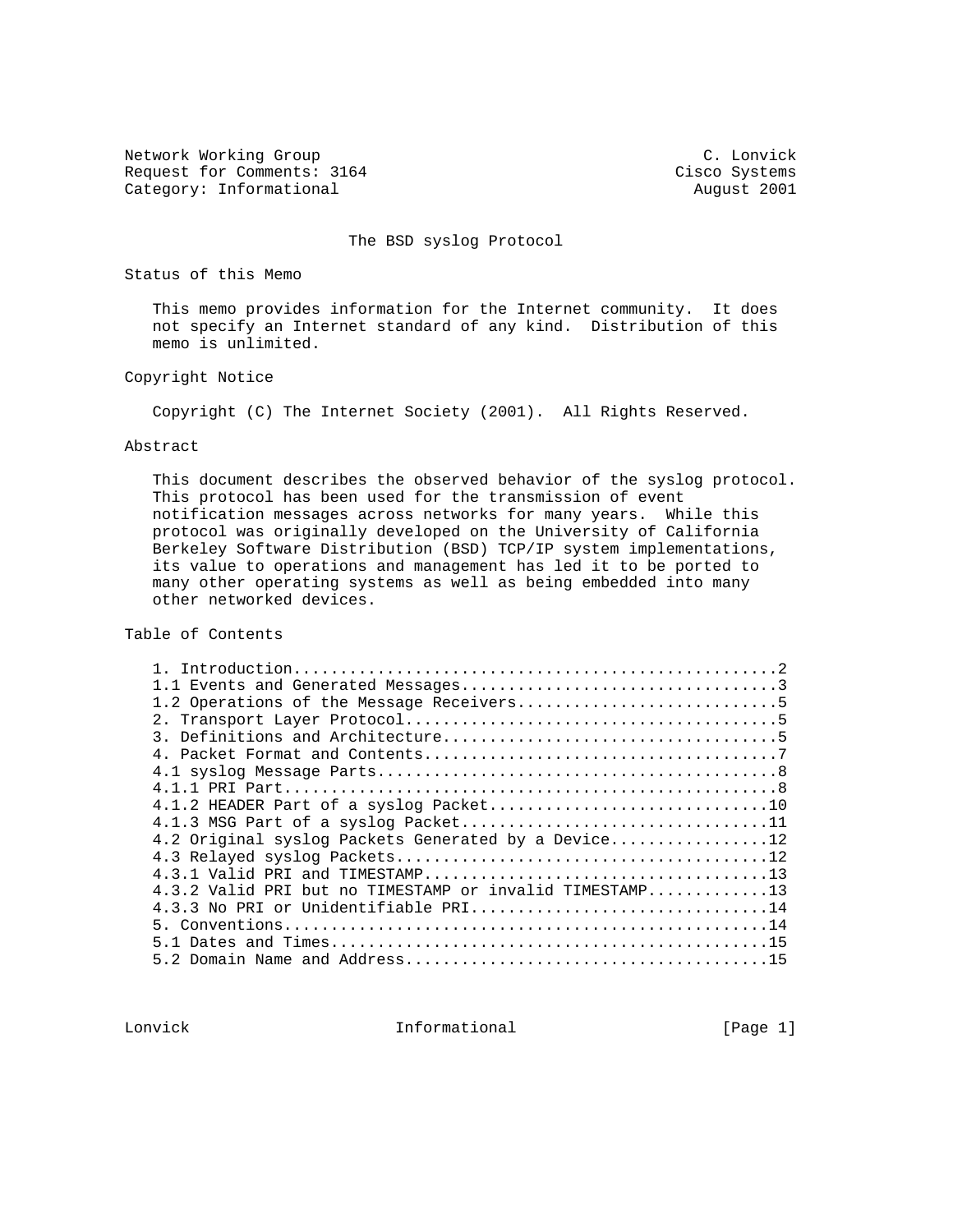| 5.3 Originating Process Information15<br>6.3.3 Multiple Sources to Multiple Destinations21<br>6.7 Message Prioritization and Differentiation23 |
|------------------------------------------------------------------------------------------------------------------------------------------------|

## 1. Introduction

 Since the beginning, life has relied upon the transmission of messages. For the self-aware organic unit, these messages can relay many different things. The messages may signal danger, the presence of food or the other necessities of life, and many other things. In many cases, these messages are informative to other units and require no acknowledgement. As people interacted and created processes, this same principle was applied to societal communications. As an example, severe weather warnings may be delivered through any number of channels - a siren blowing, warnings delivered over television and radio stations, and even through the use of flags on ships. The expectation is that people hearing or seeing these warnings would realize their significance and take appropriate action. In most cases, no responding acknowledgement of receipt of the warning is required or even desired. Along these same lines, operating systems, processes and applications were written to send messages of their own status, or messages to indicate that certain events had occurred. These event messages generally had local significance to the machine operators. As the operating systems, processes and applications grew ever more complex, systems were devised to categorize and log these diverse messages and allow the operations staff to more quickly

Lonvick Informational [Page 2]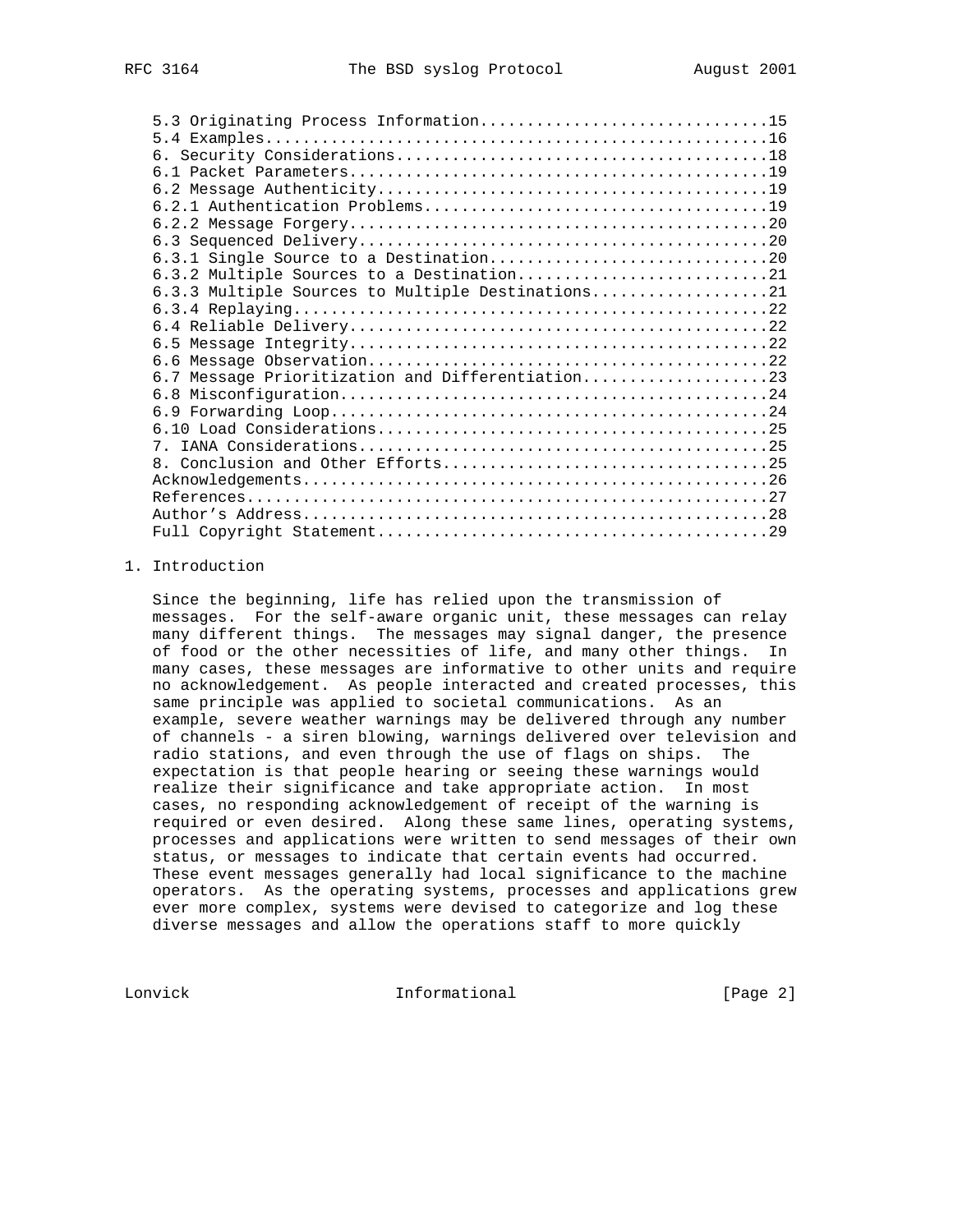differentiate the notifications of problems from simple status messages. The syslog process was one such system that has been widely accepted in many operating systems. Flexibility was designed into this process so the operations staff have the ability to configure the destination of messages sent from the processes running on the device. In one dimension, the events that were received by the syslog process could be logged to different files and also displayed on the console of the device. In another dimension, the syslog process could be configured to forward the messages across a network to the syslog process on another machine. The syslog process had to be built network-aware for some modicum of scalability since it was known that the operators of multiple systems would not have the time to access each system to review the messages logged there. The syslog process running on the remote devices could therefore be configured to either add the message to a file, or to subsequently forward it to another machine.

 In its most simplistic terms, the syslog protocol provides a transport to allow a machine to send event notification messages across IP networks to event message collectors - also known as syslog servers. Since each process, application and operating system was written somewhat independently, there is little uniformity to the content of syslog messages. For this reason, no assumption is made upon the formatting or contents of the messages. The protocol is simply designed to transport these event messages. In all cases, there is one device that originates the message. The syslog process on that machine may send the message to a collector. No acknowledgement of the receipt is made.

 One of the fundamental tenets of the syslog protocol and process is its simplicity. No stringent coordination is required between the transmitters and the receivers. Indeed, the transmission of syslog messages may be started on a device without a receiver being configured, or even actually physically present. Conversely, many devices will most likely be able to receive messages without explicit configuration or definitions. This simplicity has greatly aided the acceptance and deployment of syslog.

## 1.1 Events and Generated Messages

 The writers of the operating systems, processes and applications have had total control over the circumstances that would generate any message. In some cases, messages are generated to give status. These can be either at a certain period of time, or at some other interval such as the invocation or exit of a program. In other cases, the messages may be generated due to a set of conditions being met. In those cases, either a status message or a message containing an alarm of some type may be generated. It was considered that the writers of

Lonvick Informational [Page 3]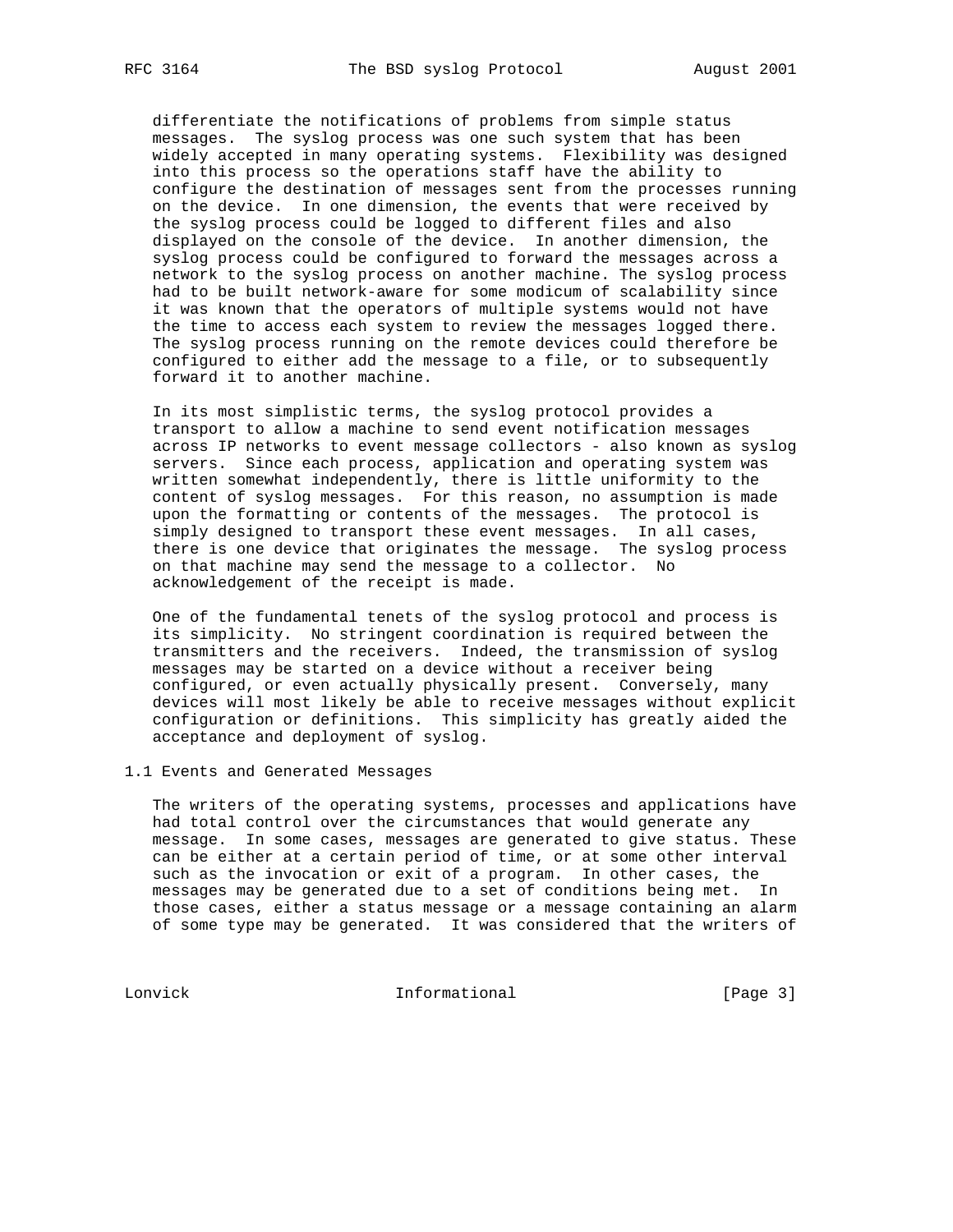the operating systems, processes and applications would quantify their messages into one of several broad categories. These broad categories generally consist of the facility that generated them, along with an indication of the severity of the message. This was so that the operations staff could selectively filter the messages and be presented with the more important and time sensitive notifications quickly, while also having the ability to place status or informative messages in a file for later perusal. Other options for displaying or storing messages have been seen to exist as well.

 Devices MUST be configured with rules for displaying and/or forwarding the event messages. The rules that have been seen are generally very flexible. An administrator may want to have all messages stored locally as well as to have all messages of a high severity forwarded to another device. They may find it appropriate to also have messages from a particular facility sent to some or all of the users of the device and displayed on the system console. However the administrator decides to configure the disposition of the event messages, the process of having them sent to a syslog collector generally consists of deciding which facility messages and which severity levels will be forwarded, and then defining the remote receiver. For example, an administrator may want all messages that are generated by the mail facility to be forwarded to one particular event message collector. Then the administrator may want to have all kernel generated messages sent to a different syslog receiver while, at the same time, having the critically severe messages from the kernel also sent to a third receiver. It may also be appropriate to have those messages displayed on the system console as well as being mailed to some appropriate people, while at the same time, being sent to a file on the local disk of the device. Conversely, it may be appropriate to have messages from a locally defined process only displayed on the console but not saved or forwarded from the device. In any event, the rules for this will have to be generated on the device. Since the administrators will then know which types of messages will be received on the collectors, they should then make appropriate rules on those syslog servers as well.

 The contents of a message have also been at the discretion of its creator. It has been considered to be good form to write the messages so that they are informative to the person who may be reading them. It has also been considered good practice to include a timestamp and some indication of the sending device and the process that originated it in the messages. However, none of those are stringently required.

 It should be assumed that any process on any device might generate an event message. This may include processes on machines that do not have any local storage - e.g., printers, routers, hubs, switches, and

Lonvick Informational [Page 4]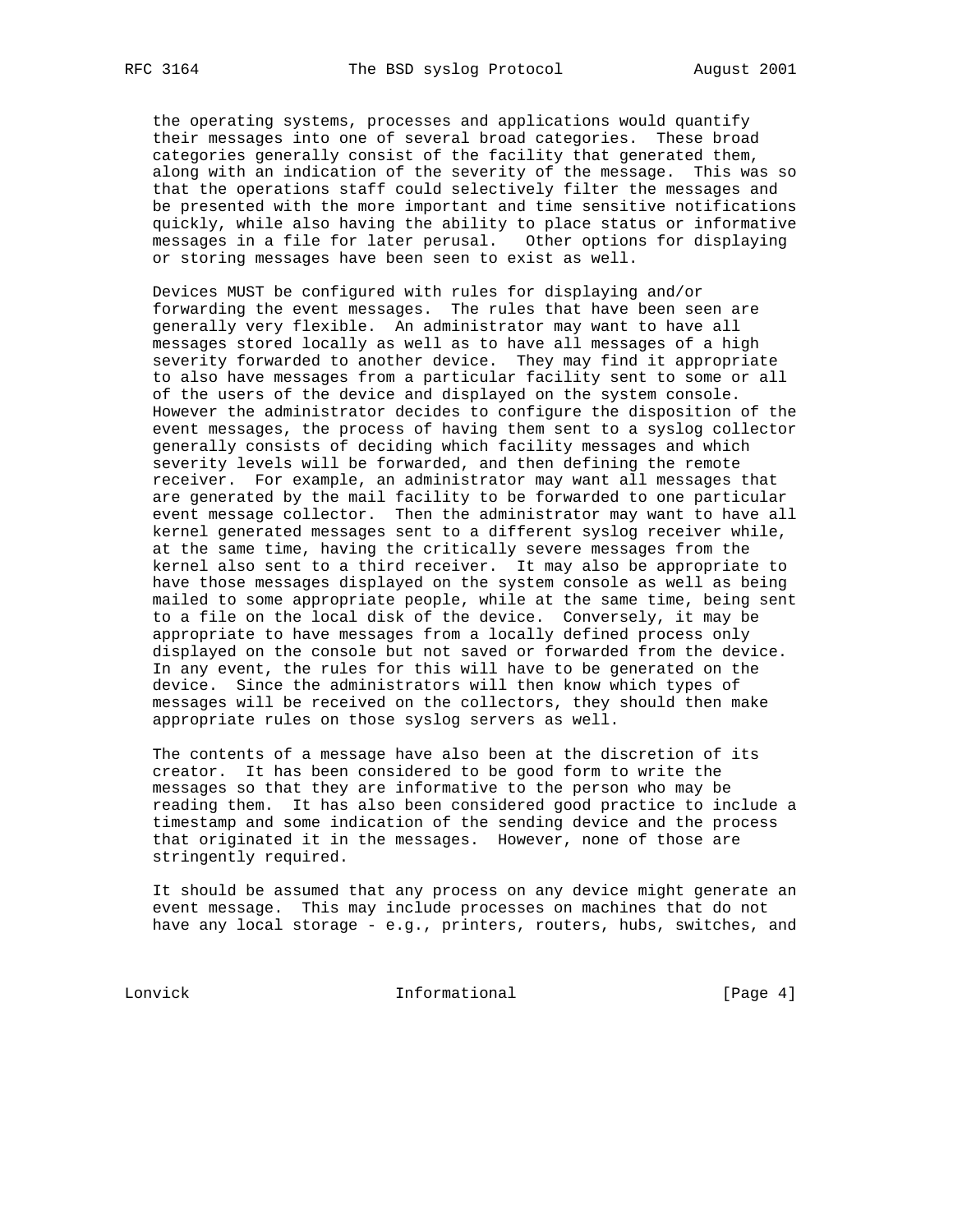diskless workstations. In that case, it may be imperative that event messages are transported to a collector so that they may be recorded and hopefully viewed by an operator.

1.2 Operations of the Message Receivers

 It is beyond the scope of this document to specify how event messages should be processed when they are received. Like the operations described in Section 1.1, they generally may be displayed to the appropriate people, saved onto disk, further forwarded, or any combination of these. The rules for determining the disposition of received messages have been seen to be identical to the rules for determining the disposition of locally generated messages.

 As a very general rule, there are usually many devices sending messages to relatively fewer collectors. This fan-in process allows an administrator to aggregate messages into relatively few repositories.

2. Transport Layer Protocol

 syslog uses the user datagram protocol (UDP) [1] as its underlying transport layer mechanism. The UDP port that has been assigned to syslog is 514. It is RECOMMENDED that the source port also be 514 to indicate that the message is from the syslog process of the sender, but there have been cases seen where valid syslog messages have come from a sender with a source port other than 514. If the sender uses a source port other than 514 then it is RECOMMENDED and has been considered to be good form that subsequent messages are from a single consistent port.

3. Definitions and Architecture

The following definitions will be used in this document.

 A machine that can generate a message will be called a "device".

 A machine that can receive the message and forward it to another machine will be called a "relay".

 A machine that receives the message and does not relay it to any other machines will be called a "collector". This has been commonly known as a "syslog server".

 Any device or relay will be known as the "sender" when it sends a message.

Lonvick Informational [Page 5]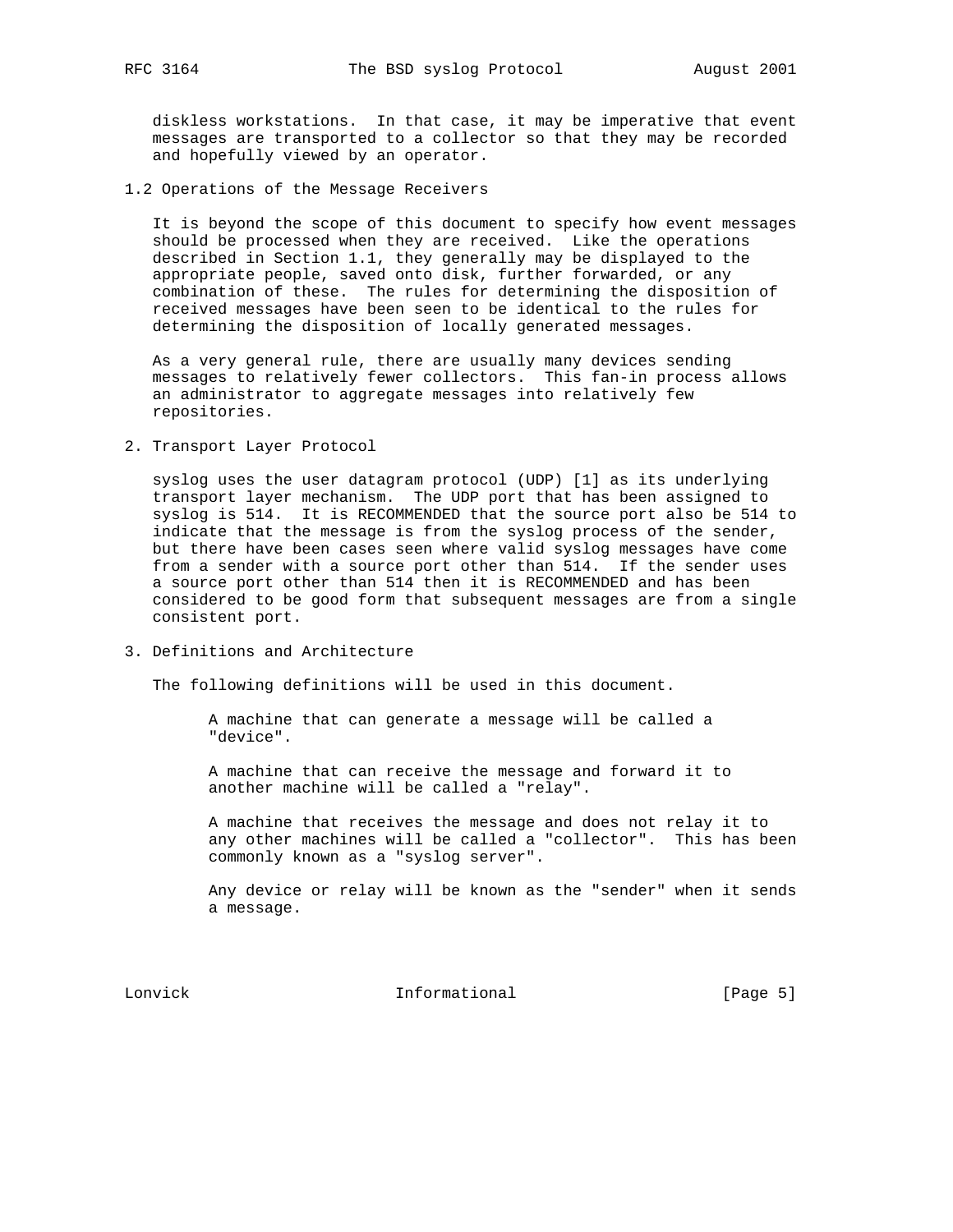Any relay or collector will be known as the "receiver" when it receives the message.

The architecture of the devices may be summarized as follows:

 Senders send messages to relays or collectors with no knowledge of whether it is a collector or relay.

 Senders may be configured to send the same message to multiple receivers.

 Relays may send all or some of the messages that they receive to a subsequent relay or collector. In the case where they do not forward all of their messages, they are acting as both a collector and a relay. In the following diagram, these devices will be designated as relays.

 Relays may also generate their own messages and send them on to subsequent relays or collectors. In that case it is acting as a device. These devices will also be designated as a relay in the following diagram.

 The following architectures shown in Diagram 1 are valid while the first one has been known to be the most prevalent. Other arrangements of these examples are also acceptable. As noted above, in the following diagram relays may pass along all or some of the messages that they receive along with passing along messages that they internally generate.

Lonvick 1nformational [Page 6]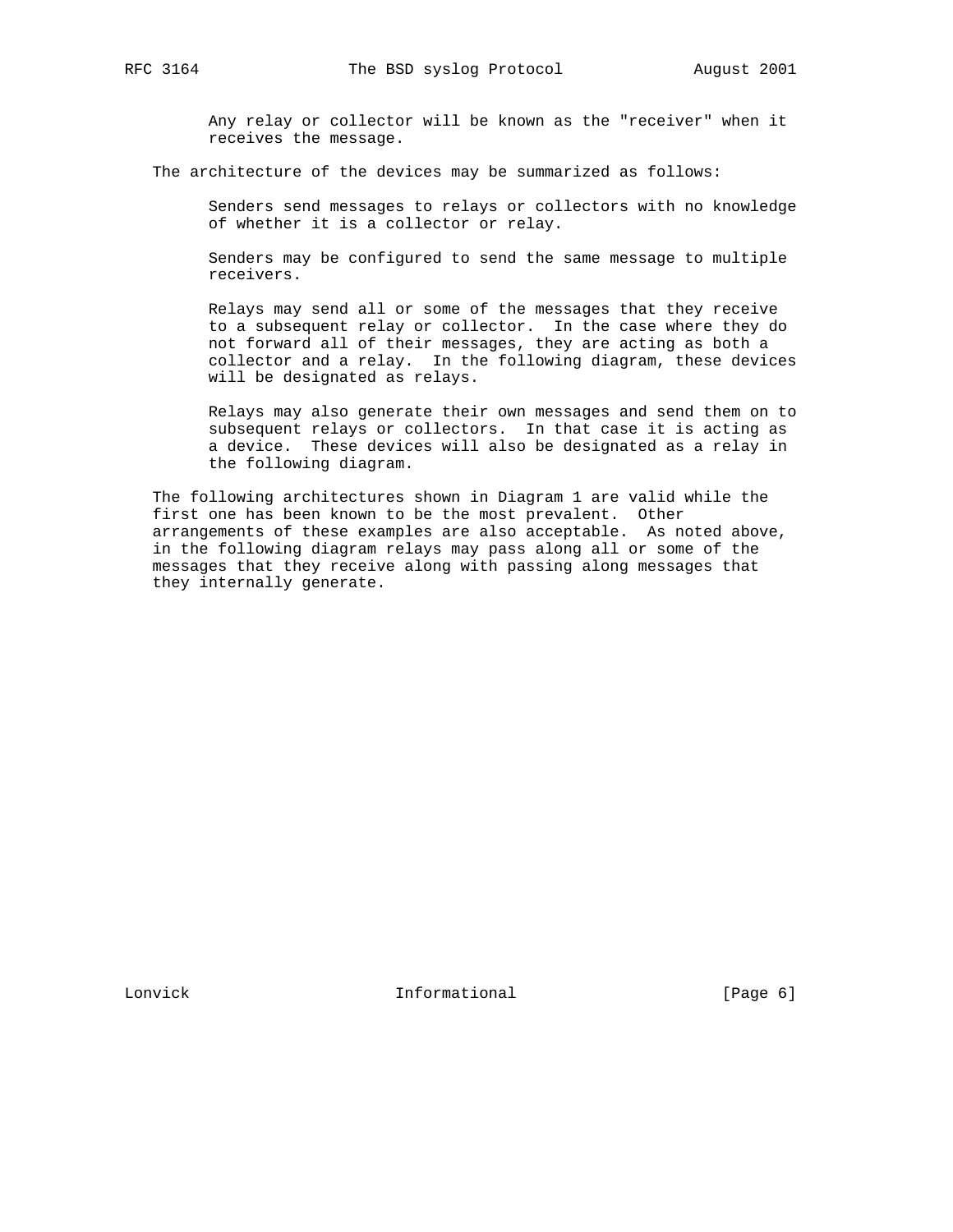



4. Packet Format and Contents

 The payload of any IP packet that has a UDP destination port of 514 MUST be treated as a syslog message. There MAY be differences between the format of an originally transmitted syslog message and the format of a relayed message. In essence, it is RECOMMENDED to transmit a syslog message in the format specified in this document, but it is not required. If a relay is able to recognize the message as adhering to that format then it MUST retransmit the message without making any changes to it. However, if a relay receives a

Lonvick 1nformational [Page 7]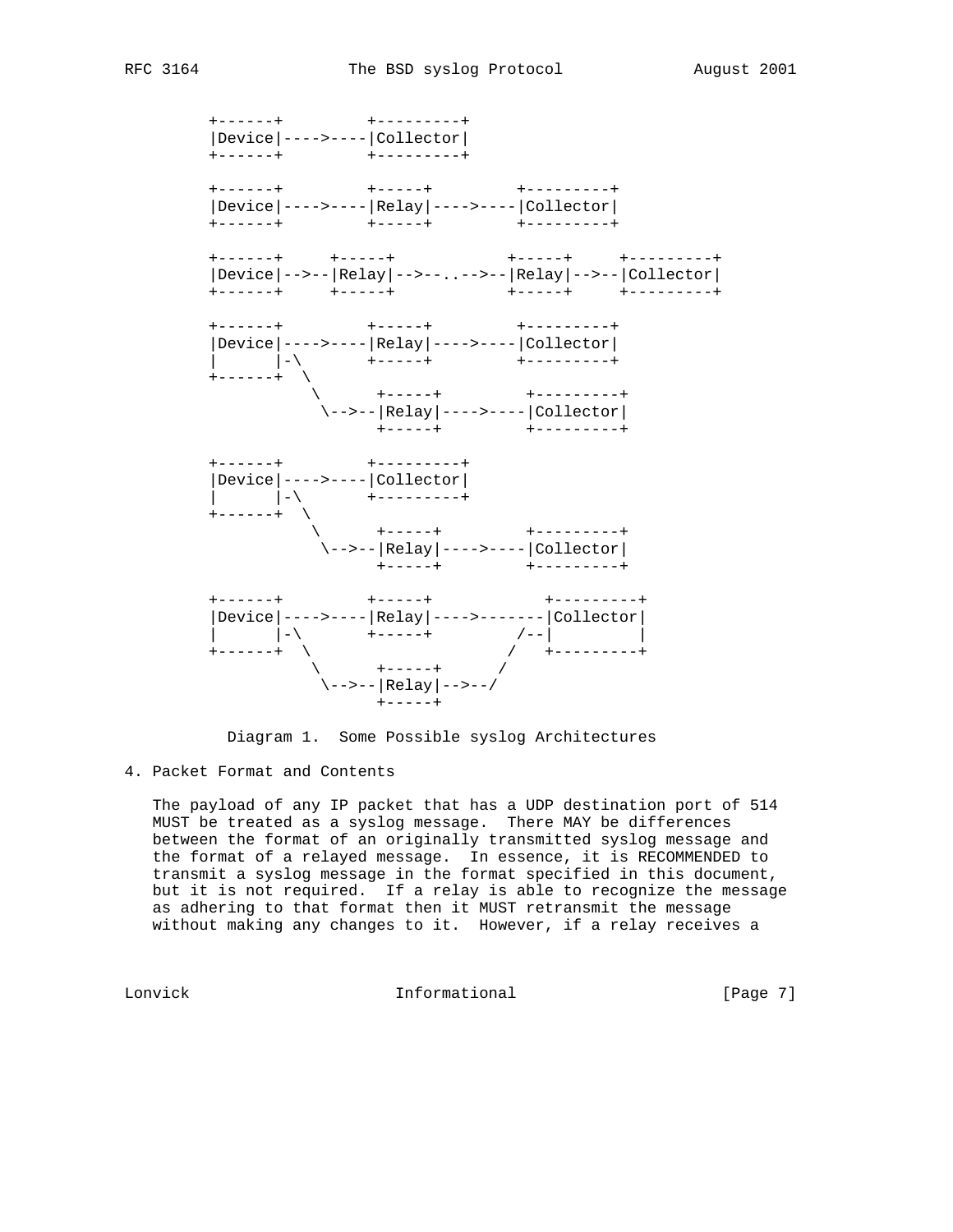message but cannot discern the proper implementation of the format, it is REQUIRED to modify the message so that it conforms to that format before it retransmits it. Section 4.1 will describe the RECOMMENDED format for syslog messages. Section 4.2 will describe the requirements for originally transmitted messages and Section 4.3 will describe the requirements for relayed messages.

#### 4.1 syslog Message Parts

 The full format of a syslog message seen on the wire has three discernable parts. The first part is called the PRI, the second part is the HEADER, and the third part is the MSG. The total length of the packet MUST be 1024 bytes or less. There is no minimum length of the syslog message although sending a syslog packet with no contents is worthless and SHOULD NOT be transmitted.

### 4.1.1 PRI Part

 The PRI part MUST have three, four, or five characters and will be bound with angle brackets as the first and last characters. The PRI part starts with a leading "<" ('less-than' character), followed by a number, which is followed by a ">" ('greater-than' character). The code set used in this part MUST be seven-bit ASCII in an eight-bit field as described in RFC 2234 [2]. These are the ASCII codes as defined in "USA Standard Code for Information Interchange" [3]. In this, the "<" character is defined as the Augmented Backus-Naur Form (ABNF) %d60, and the ">" character has ABNF value %d62. The number contained within these angle brackets is known as the Priority value and represents both the Facility and Severity as described below. The Priority value consists of one, two, or three decimal integers (ABNF DIGITS) using values of %d48 (for "0") through %d57 (for "9").

 The Facilities and Severities of the messages are numerically coded with decimal values. Some of the operating system daemons and processes have been assigned Facility values. Processes and daemons that have not been explicitly assigned a Facility may use any of the "local use" facilities or they may use the "user-level" Facility. Those Facilities that have been designated are shown in the following table along with their numerical code values.

| Numerical<br>Code | Facility                                 |
|-------------------|------------------------------------------|
|                   | kernel messages                          |
|                   | user-level messages                      |
|                   | mail system                              |
| 3                 | system daemons                           |
| 4                 | security/authorization messages (note 1) |

Lonvick Informational [Page 8]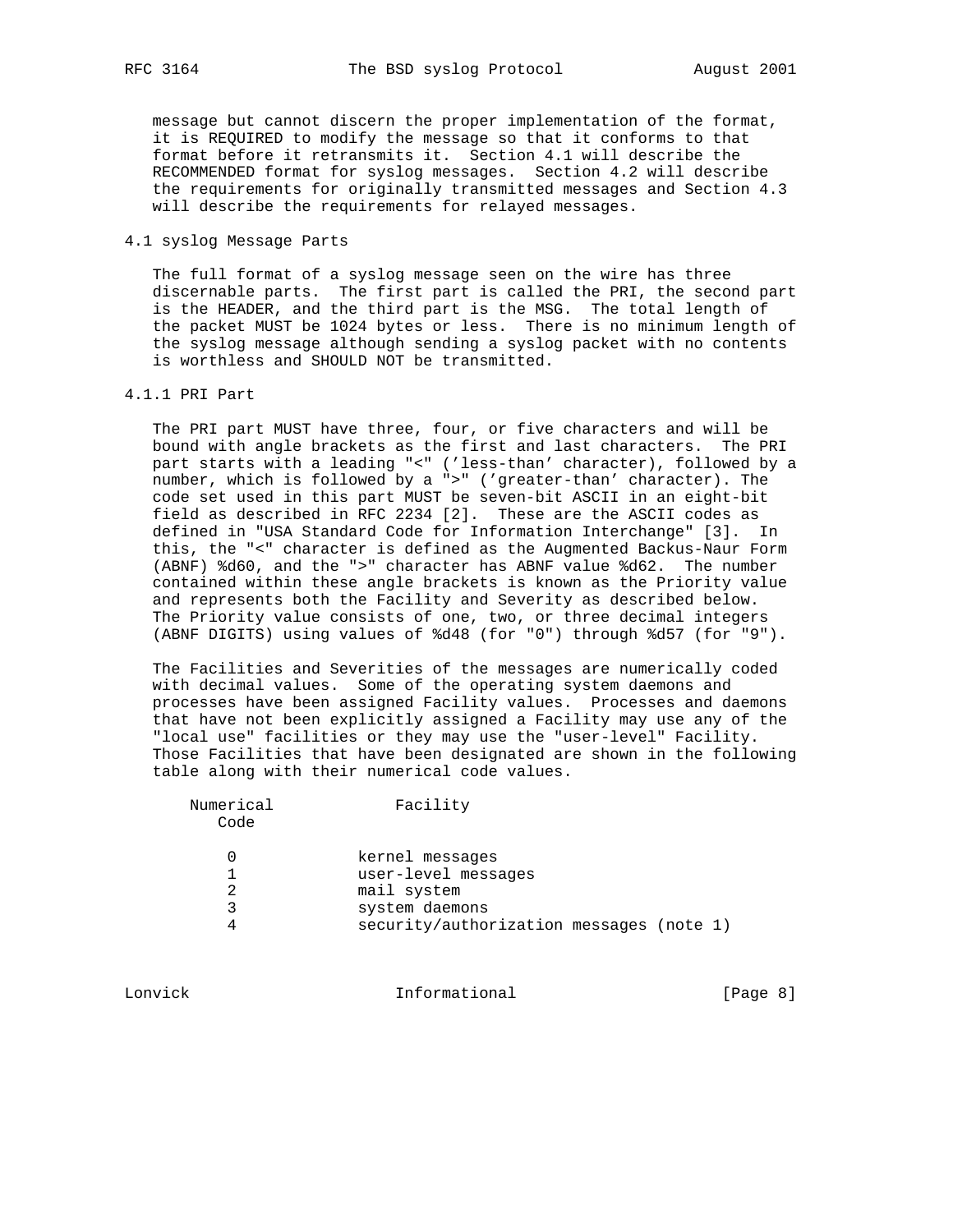| 5  | messages generated internally by syslogd |
|----|------------------------------------------|
| 6  | line printer subsystem                   |
| 7  | network news subsystem                   |
| 8  | UUCP subsystem                           |
| 9  | clock daemon (note 2)                    |
| 10 | security/authorization messages (note 1) |
| 11 | FTP daemon                               |
| 12 | NTP subsystem                            |
| 13 | log audit (note 1)                       |
| 14 | log alert (note 1)                       |
| 15 | clock daemon (note 2)                    |
| 16 | local use 0 (local 0)                    |
| 17 | local use 1 (local1)                     |
| 18 | local use 2 (local2)                     |
| 19 | local use 3 (local3)                     |
| 20 | local use 4 (local4)                     |
| 21 | local use 5 (local5)                     |
| 22 | local use 6 (local 6)                    |
| 23 | local use 7 (local7)                     |
|    |                                          |

Table 1. syslog Message Facilities

 Note 1 - Various operating systems have been found to utilize Facilities 4, 10, 13 and 14 for security/authorization, audit, and alert messages which seem to be similar. Note 2 - Various operating systems have been found to utilize both Facilities 9 and 15 for clock (cron/at) messages.

 Each message Priority also has a decimal Severity level indicator. These are described in the following table along with their numerical values.

| Numerical<br>Code          | Severity                                                                                                                                                                                                                                                                                |
|----------------------------|-----------------------------------------------------------------------------------------------------------------------------------------------------------------------------------------------------------------------------------------------------------------------------------------|
| 0<br>2<br>3<br>4<br>5<br>6 | Emergency: system is unusable<br>Alert: action must be taken immediately<br>Critical: critical conditions<br>Error: error conditions<br>Warning: warning conditions<br>Notice: normal but significant condition<br>Informational: informational messages<br>Debug: debug-level messages |

Table 2. syslog Message Severities

Lonvick 1nformational [Page 9]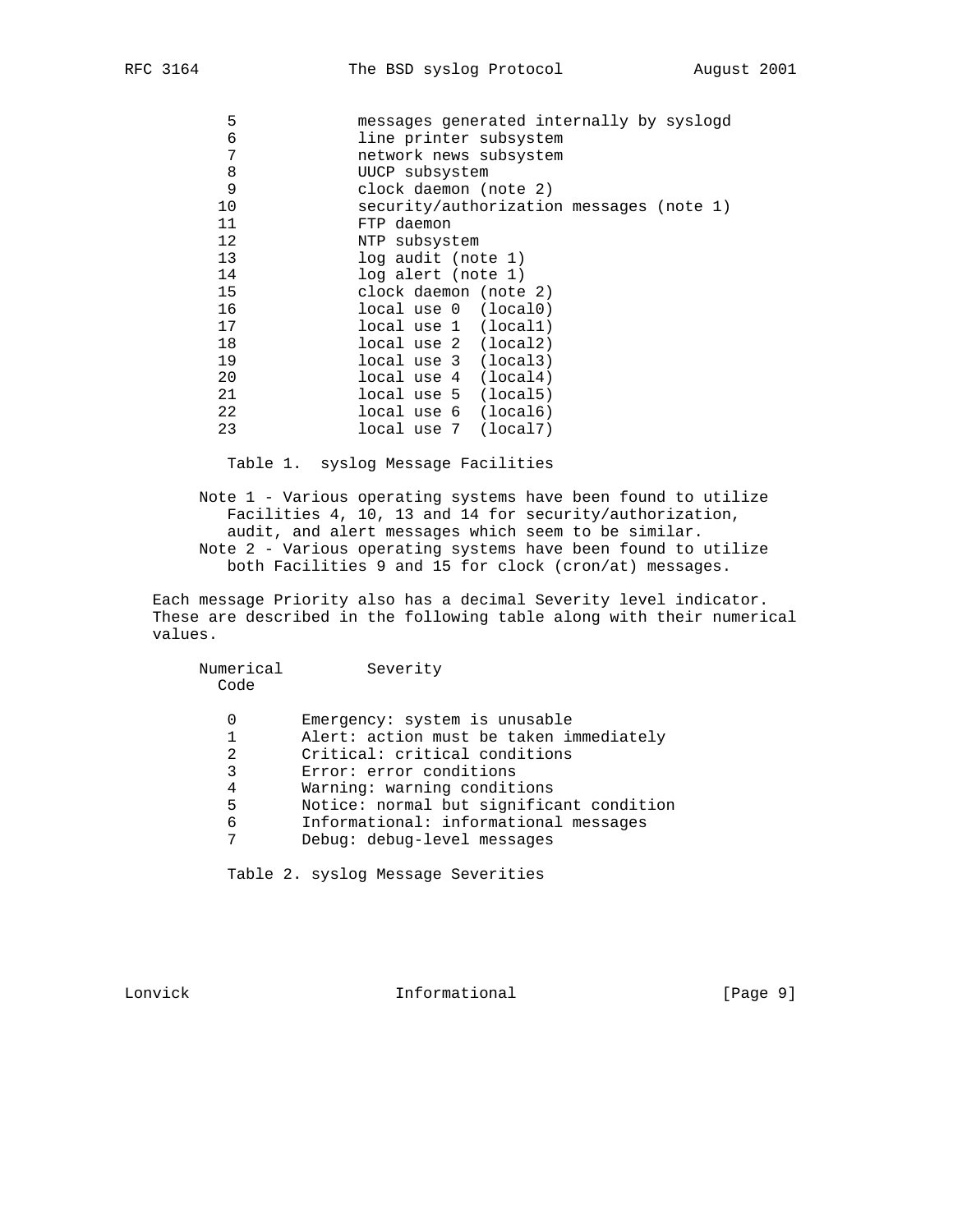The Priority value is calculated by first multiplying the Facility number by 8 and then adding the numerical value of the Severity. For example, a kernel message (Facility=0) with a Severity of Emergency (Severity=0) would have a Priority value of 0. Also, a "local use 4" message (Facility=20) with a Severity of Notice (Severity=5) would have a Priority value of 165. In the PRI part of a syslog message, these values would be placed between the angle brackets as <0> and <165> respectively. The only time a value of "0" will follow the "<" is for the Priority value of "0". Otherwise, leading "0"s MUST NOT be used.

## 4.1.2 HEADER Part of a syslog Packet

 The HEADER part contains a timestamp and an indication of the hostname or IP address of the device. The HEADER part of the syslog packet MUST contain visible (printing) characters. The code set used MUST also be seven-bit ASCII in an eight-bit field like that used in the PRI part. In this code set, the only allowable characters are the ABNF VCHAR values (%d33-126) and spaces (SP value %d32).

 The HEADER contains two fields called the TIMESTAMP and the HOSTNAME. The TIMESTAMP will immediately follow the trailing ">" from the PRI part and single space characters MUST follow each of the TIMESTAMP and HOSTNAME fields. HOSTNAME will contain the hostname, as it knows itself. If it does not have a hostname, then it will contain its own IP address. If a device has multiple IP addresses, it has usually been seen to use the IP address from which the message is transmitted. An alternative to this behavior has also been seen. In that case, a device may be configured to send all messages using a single source IP address regardless of the interface from which the message is sent. This will provide a single consistent HOSTNAME for all messages sent from a device.

 The TIMESTAMP field is the local time and is in the format of "Mmm dd hh:mm:ss" (without the quote marks) where:

 Mmm is the English language abbreviation for the month of the year with the first character in uppercase and the other two characters in lowercase. The following are the only acceptable values:

Jan, Feb, Mar, Apr, May, Jun, Jul, Aug, Sep, Oct, Nov, Dec

 dd is the day of the month. If the day of the month is less than 10, then it MUST be represented as a space and then the number. For example, the 7th day of August would be represented as "Aug 7", with two spaces between the "g" and the "7".

Lonvick Informational [Page 10]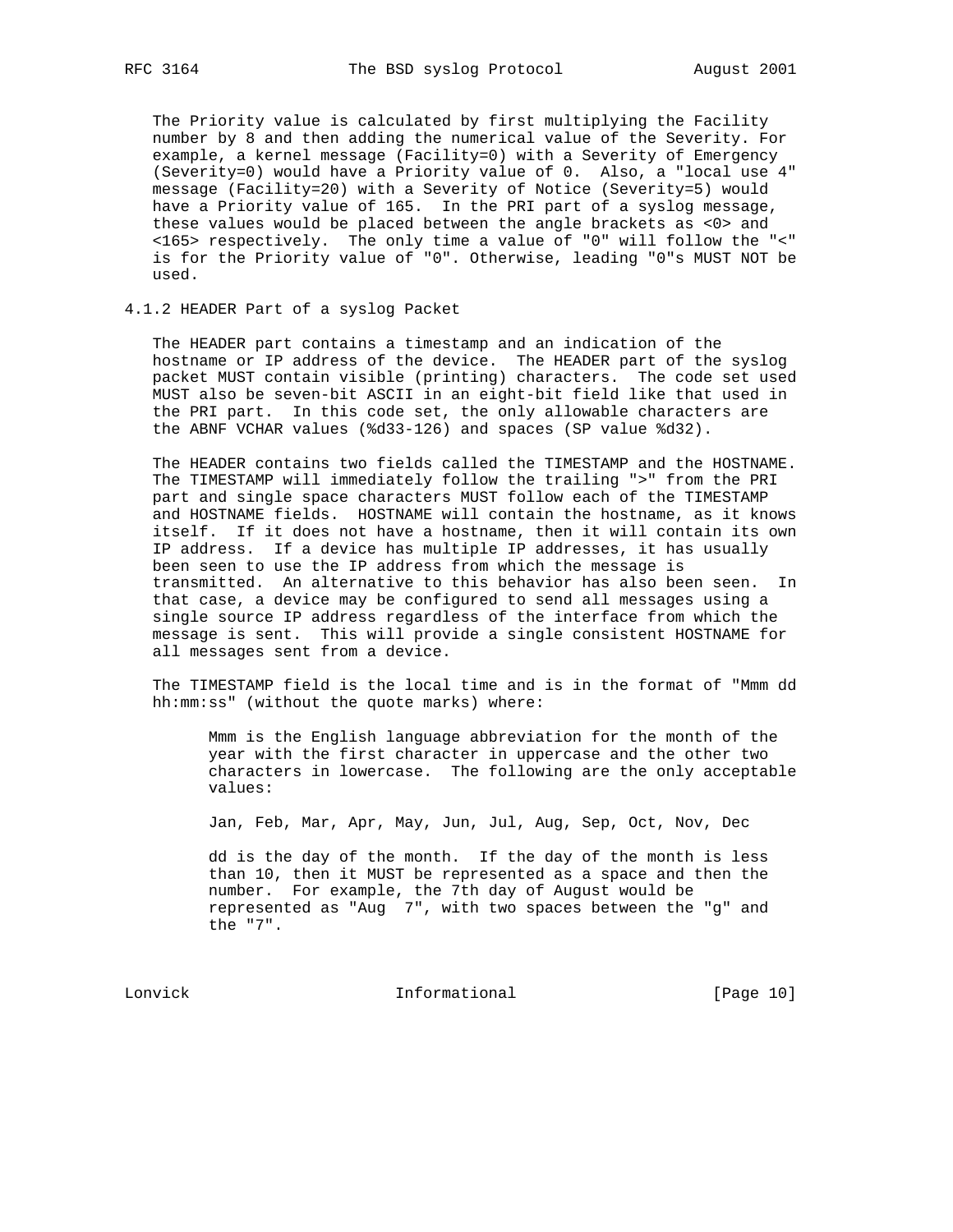hh:mm:ss is the local time. The hour (hh) is represented in a 24-hour format. Valid entries are between 00 and 23, inclusive. The minute (mm) and second (ss) entries are between 00 and 59 inclusive.

A single space character MUST follow the TIMESTAMP field.

 The HOSTNAME field will contain only the hostname, the IPv4 address, or the IPv6 address of the originator of the message. The preferred value is the hostname. If the hostname is used, the HOSTNAME field MUST contain the hostname of the device as specified in STD 13 [4]. It should be noted that this MUST NOT contain any embedded spaces. The Domain Name MUST NOT be included in the HOSTNAME field. If the IPv4 address is used, it MUST be shown as the dotted decimal notation as used in STD 13 [5]. If an IPv6 address is used, any valid representation used in RFC 2373 [6] MAY be used. A single space character MUST also follow the HOSTNAME field.

4.1.3 MSG Part of a syslog Packet

 The MSG part will fill the remainder of the syslog packet. This will usually contain some additional information of the process that generated the message, and then the text of the message. There is no ending delimiter to this part. The MSG part of the syslog packet MUST contain visible (printing) characters. The code set traditionally and most often used has also been seven-bit ASCII in an eight-bit field like that used in the PRI and HEADER parts. In this code set, the only allowable characters are the ABNF VCHAR values (%d33-126) and spaces (SP value %d32). However, no indication of the code set used within the MSG is required, nor is it expected. Other code sets MAY be used as long as the characters used in the MSG are exclusively visible characters and spaces similar to those described above. The selection of a code set used in the MSG part SHOULD be made with thoughts of the intended receiver. A message containing characters in a code set that cannot be viewed or understood by a recipient will yield no information of value to an operator or administrator looking at it.

 The MSG part has two fields known as the TAG field and the CONTENT field. The value in the TAG field will be the name of the program or process that generated the message. The CONTENT contains the details of the message. This has traditionally been a freeform message that gives some detailed information of the event. The TAG is a string of ABNF alphanumeric characters that MUST NOT exceed 32 characters. Any non-alphanumeric character will terminate the TAG field and will be assumed to be the starting character of the CONTENT field. Most commonly, the first character of the CONTENT field that signifies the

Lonvick Informational [Page 11]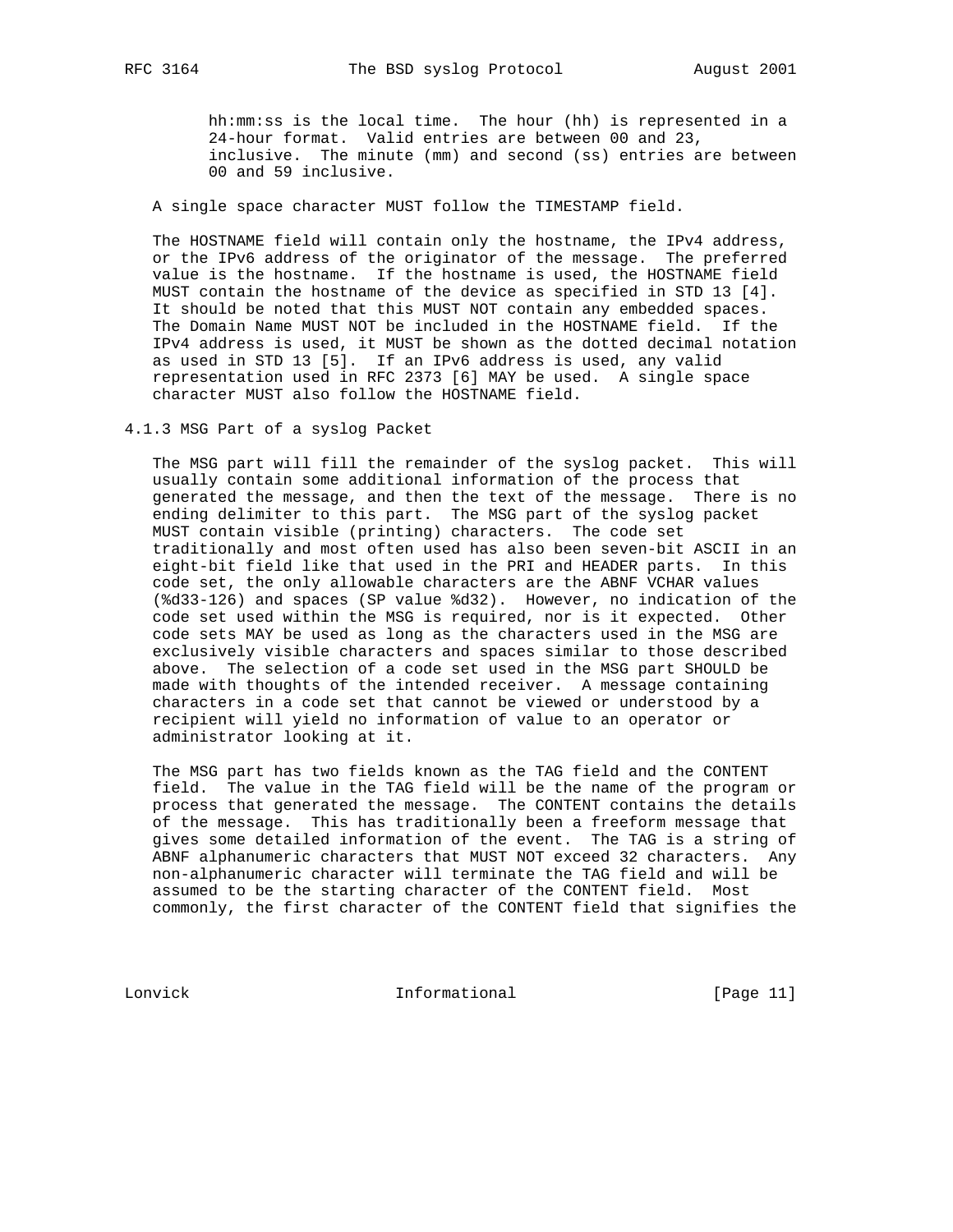conclusion of the TAG field has been seen to be the left square bracket character ("["), a colon character (":"), or a space character. This is explained in more detail in Section 5.3.

4.2 Original syslog Packets Generated by a Device

 There are no set requirements on the contents of the syslog packet as it is originally sent from a device. It should be reiterated here that the payload of any IP packet destined to UDP port 514 MUST be considered to be a valid syslog message. It is, however, RECOMMENDED that the syslog packet have all of the parts described in Section 4.1 - PRI, HEADER and MSG - as this enhances readability by the recipient and eliminates the need for a relay to modify the message.

 For implementers that do choose to construct syslog messages with the RECOMMENDED format, the following guidance is offered.

 If the originally formed message has a TIMESTAMP in the HEADER part, then it SHOULD be the local time of the device within its timezone.

 If the originally formed message has a HOSTNAME field, then it will contain the hostname as it knows itself. If it does not have a hostname, then it will contain its own IP address.

 If the originally formed message has a TAG value, then that will be the name of the program or process that generated the message.

## 4.3 Relayed syslog Packets

 When a relay receives a packet, it will check for a valid PRI. If the first character is not a less-than sign, the relay MUST assume that the packet does not contain a valid PRI. If the 3rd, 4th, or 5th character is not a right angle bracket character, the relay again MUST assume that the PRI was not included in the original message. If the relay does find a valid PRI part then it must check for a valid TIMESTAMP in the HEADER part. From these rules, there will be three general cases of received messages. Table 3 gives the general characteristics of these cases and lists the subsequent section of this document that describes the handling of that case.

| Case                                            | Section |
|-------------------------------------------------|---------|
| Valid PRI and TIMESTAMP                         | 4.3.1   |
| Valid PRI but no TIMESTAMP or invalid TIMESTAMP | 4.3.2   |
| No PRI or unidentifiable PRI                    | 4.3.3   |

Table 3. Cases of Received syslog Messages

Lonvick Informational [Page 12]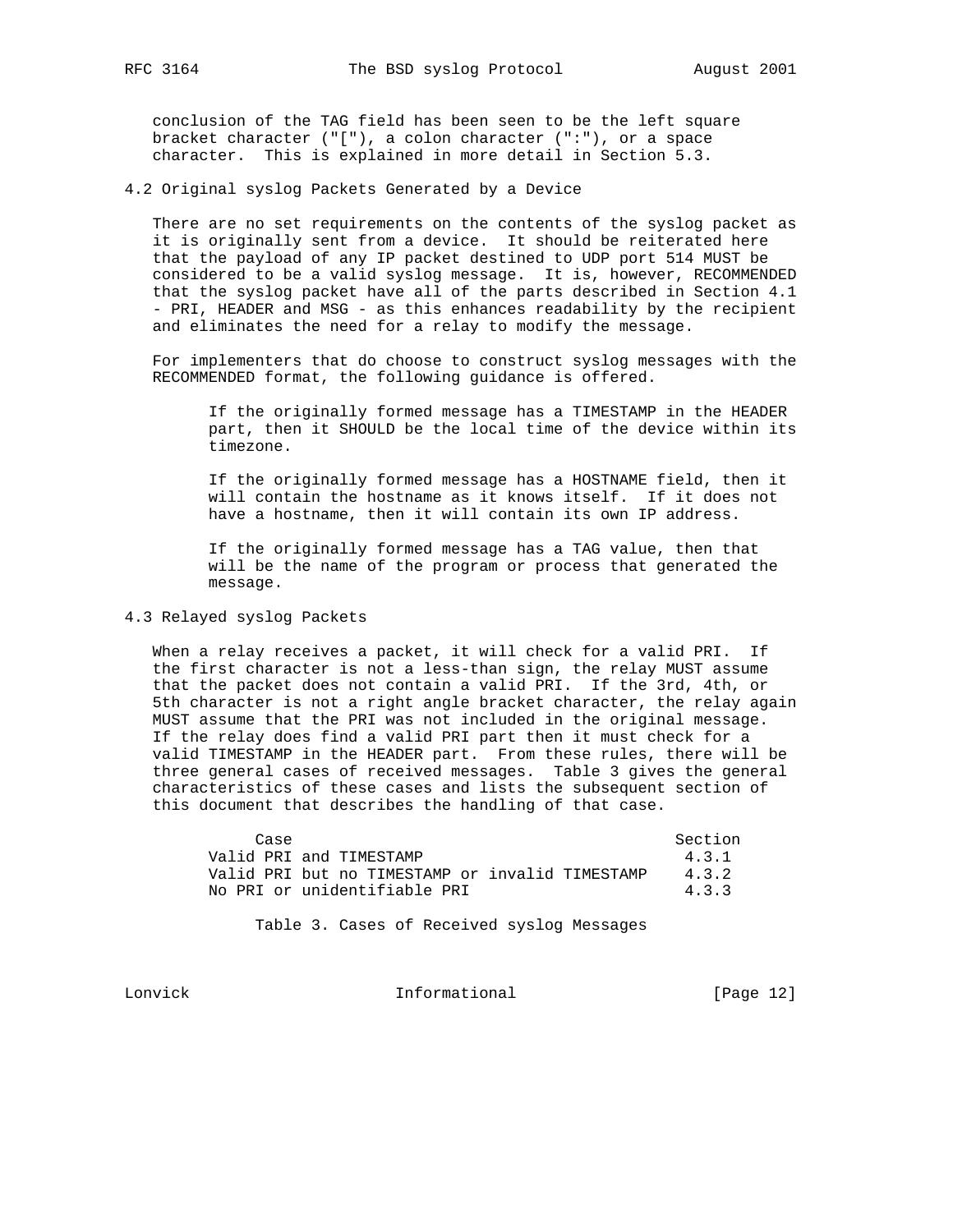## 4.3.1 Valid PRI and TIMESTAMP

 If the relay does find a valid PRI and a valid TIMESTAMP, then it will check its internal configuration. Relays MUST be configured to forward syslog packets on the basis of their Priority value. If the relay finds that it is configured to forward the received packet, then it MUST do so without making any changes to the packet. To emphasize the point one more time, it is for this reason that it is RECOMMENDED that the syslog message originally transmitted adhere to the format described in Section 4.1.

 It should be noted here that the message receiver does not need to validate the time in the TIMESTAMP field. The assumption may be made that a device whose date has not been correctly set will still have the ability to send valid syslog messages. Additionally, the relay does not need to validate that the value in the HOSTNAME field matches the hostname or IP address of the device sending the message. A reason for this behavior may be found in Section 4.1.2.

### 4.3.2 Valid PRI but no TIMESTAMP or invalid TIMESTAMP

 If a relay does not find a valid TIMESTAMP in a received syslog packet, then it MUST add a TIMESTAMP and a space character immediately after the closing angle bracket of the PRI part. It SHOULD additionally add a HOSTNAME and a space character after the TIMESTAMP. These fields are described here and detailed in Section 4.1.2. The remainder of the received packet MUST be treated as the CONTENT field of the MSG and appended. Since the relay would have no way to determine the originating process from the device that originated the message, the TAG value cannot be determined and will not be included.

The TIMESTAMP will be the current local time of the relay.

 The HOSTNAME will be the name of the device, as it is known by the relay. If the name cannot be determined, the IP address of the device will be used.

 If the relay adds a TIMESTAMP, or a TIMESTAMP and HOSTNAME, after the PRI part, then it MUST check that the total length of the packet is still 1024 bytes or less. If the packet has been expanded beyond 1024 bytes, then the relay MUST truncate the packet to be 1024 bytes. This may cause the loss of vital information from the end of the original packet. It is for this reason that it is RECOMMENDED that the PRI and HEADER parts of originally generated syslog packets contain the values and fields documented in Section 4.1.

Lonvick Informational [Page 13]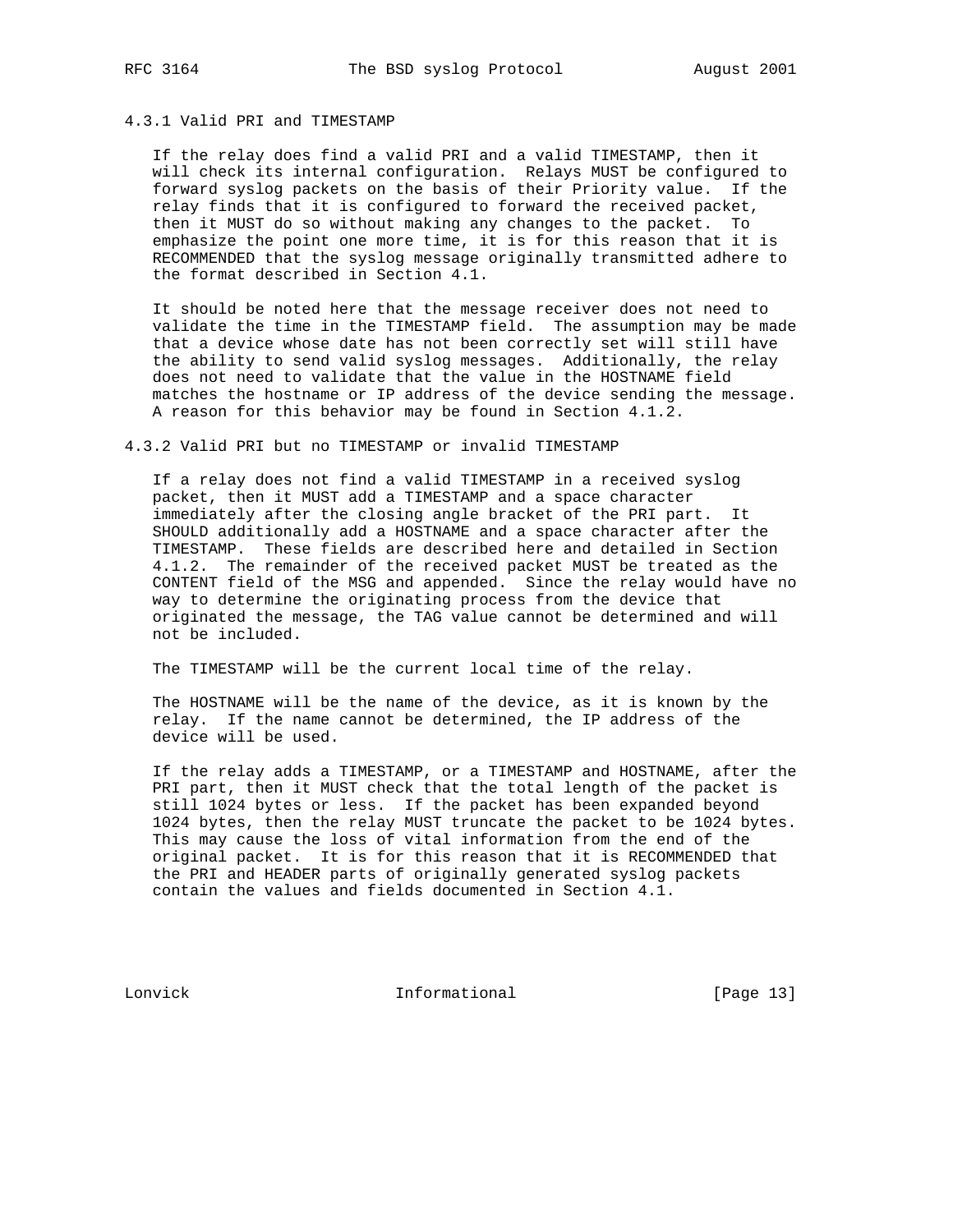# 4.3.3 No PRI or Unidentifiable PRI

 If the relay receives a syslog message without a PRI, or with an unidentifiable PRI, then it MUST insert a PRI with a Priority value of 13 as well as a TIMESTAMP as described in Section 4.3.2. The relay SHOULD also insert a HOSTNAME as described in Section 4.3.2. The entire contents of the received packet will be treated as the CONTENT of the relayed MSG and appended.

 An example of an unidentifiable PRI would be "<00>", without the double quotes. It may be that these are the first 4 characters of the message. To continue this example, if a relay does receive a syslog message with the first four characters of "<00>", then it will consult its configuration. If it is configured to forward syslog messages with a Priority value of 13 to another relay or collector, then it MUST modify the packet as described above. The specifics of doing this, including the RECOMMENDED insertion of the HOSTNAME, are given below.

 Originally received message  $<00>...$  Relayed message <13>TIMESTAMP HOSTNAME <00>...

 If the relay adds a TIMESTAMP, or a TIMESTAMP and HOSTNAME, after the PRI part, then it MUST check that the total length of the packet is still 1024 bytes or less. If the packet has been expanded beyond 1024 bytes, then the relay MUST truncate the packet to be 1024 bytes. This may cause the loss of vital information from the end of the original packet. It is for this reason that it is RECOMMENDED that the PRI and HEADER parts of originally generated syslog packets contain the values and fields documented in Section 4.1.

## 5. Conventions

 Although Section 4 of this document specifies all requirements for the syslog protocol format and contents, certain conventions have come about over time for the inclusion of additional information within the syslog message. It must be plainly stated that these items are not mandated but may be considered by implementers for completeness and to give the recipient some additional clues of their origin and nature.

Lonvick Informational [Page 14]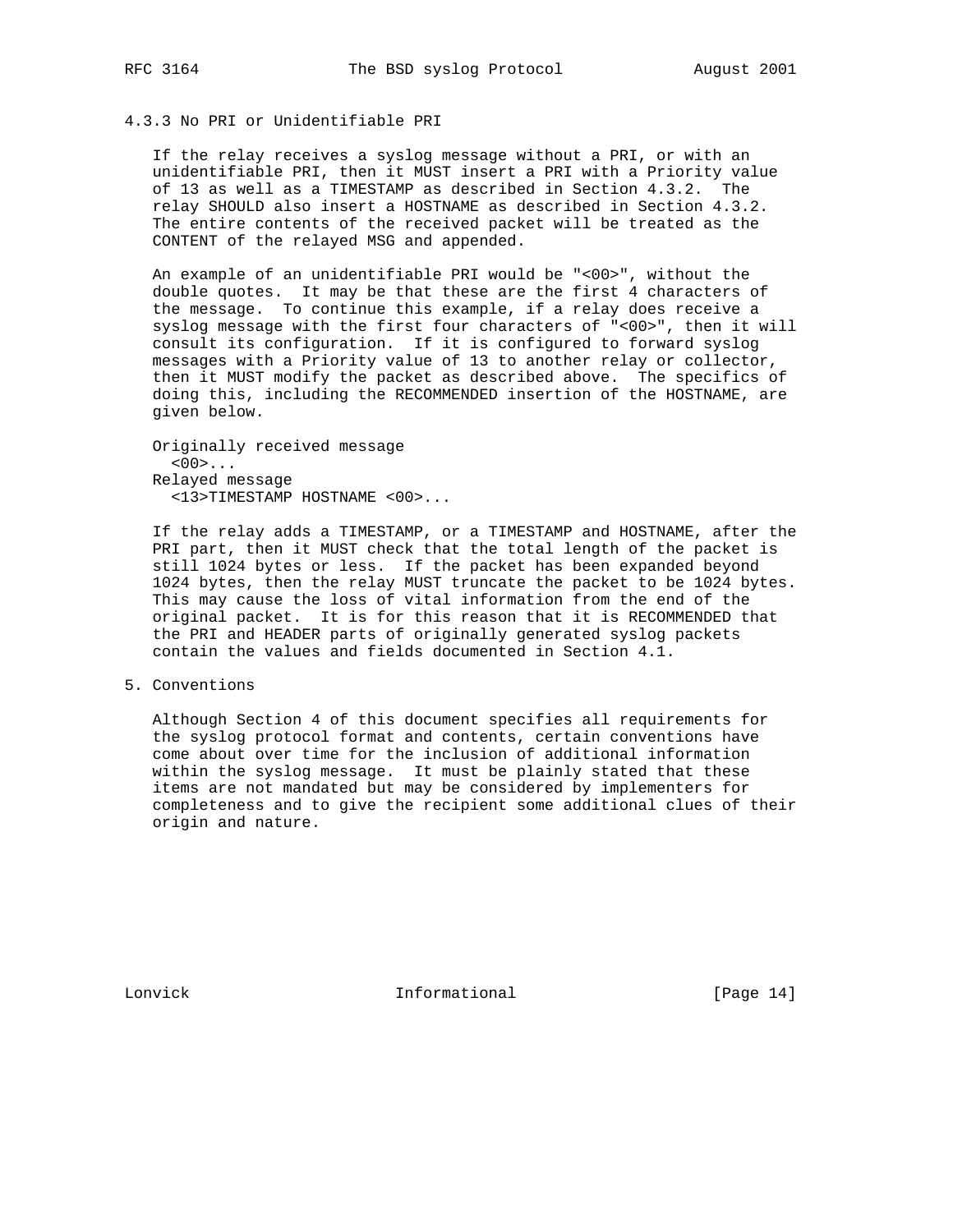## 5.1 Dates and Times

 It has been found that some network administrators like to archive their syslog messages over long periods of time. It has been seen that some original syslog messages contain a more explicit time stamp in which a 2 character or 4 character year field immediately follows the space terminating the TIMESTAMP. This is not consistent with the original intent of the order and format of the fields. If implementers wish to contain a more specific date and time stamp within the transmitted message, it should be within the CONTENT field. Implementers may wish to utilize the ISO 8601 [7] date and time formats if they want to include more explicit date and time information.

 Additional methods to address this desire for long-term archiving have been proposed and some have been successfully implemented. One such method is that the network administrators may choose to modify the messages stored on their collectors. They may run a simple script to add the year, and any other information, to each stored record. Alternatively, the script may replace the stored time with a format more appropriate for the needs of the network administrators. Another alternative has been to insert a record into the file that contains the current year. By association then, all other records near that informative record should have been received in that same year. Neither of these however, addresses the issue of associating a correct timezone with each record.

5.2 Domain Name and Address

 To readily identify the device that originated the message, it may be a good practice to include its fully qualified domain name (FQDN) and its IP address within the CONTENT field. Traditionally, however, only the hostname has been included in the HOSTNAME field.

### 5.3 Originating Process Information

 It has also been considered to be a good practice to include some information about the process on the device that generated the message - if that concept exists. This is usually the process name and process id (often known as the "pid") for robust operating systems. The process name is commonly displayed in the TAG field. Quite often, additional information is included at the beginning of the CONTENT field. The format of "TAG[pid]:" - without the quote marks - is common. The left square bracket is used to terminate the TAG field in this case and is then the first character in the CONTENT field. If the process id is immaterial, it may be left off.

Lonvick 1nformational [Page 15]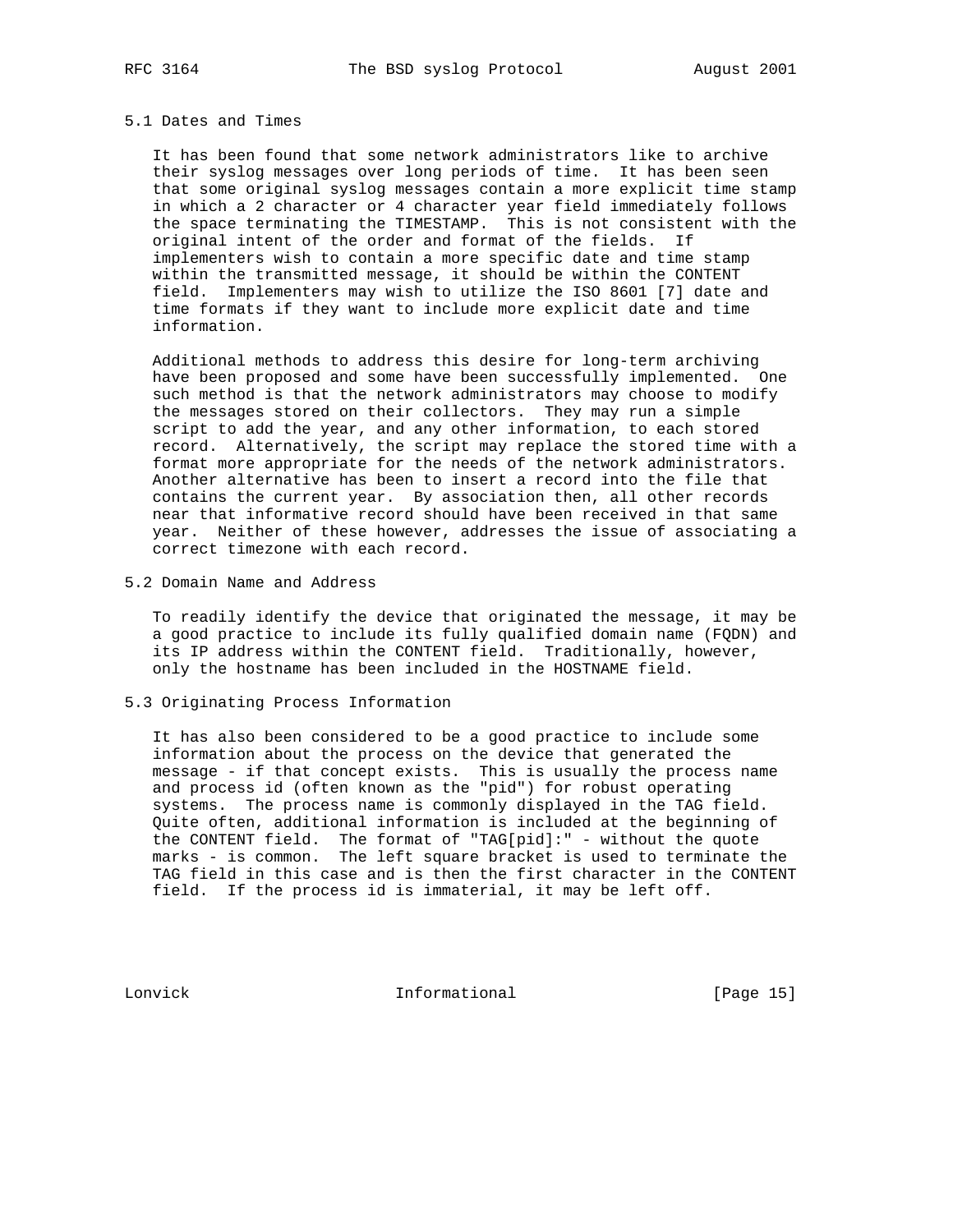In that case, a colon and a space character usually follow the TAG. This would be displayed as "TAG: " without the quotes. In that case, the colon is the first character in the CONTENT field.

5.4 Examples

 As examples, these are valid messages as they may be observed on the wire between two devices. In the following examples, each message has been indented, with line breaks inserted in this document for readability.

Example 1

 <34>Oct 11 22:14:15 mymachine su: 'su root' failed for lonvick on /dev/pts/8

 This example shows an authentication error in an attempt to acquire additional privileges. It also shows the command attempted and the user attempting it. This was recorded as an original message from the device called mymachine. A relay receiving this would not make any changes before sending it along as it contains a properly formatted PRI part and TIMESTAMP field in the HEADER part. The TAG value in this example is the process "su". The colon has terminated the TAG field and is the first character of the CONTENT field. In this case, the process id (pid) would be considered transient and anyone looking at this syslog message would gain no useful information from knowing the pid. It has not been included so the first two characters of the CONTENT field are the colon and a space character.

Example 2

Use the BFG!

 While this is a valid message, it has extraordinarily little useful information. This message does not have any discernable PRI part. It does not contain a timestamp or any indication of the source of the message. If this message is stored on paper or disk, subsequent review of the message will not yield anything of value.

 This example is obviously an original message from a device. A relay MUST make changes to the message as described in Section 4.3 before forwarding it. The resulting relayed message is shown below.

<13>Feb 5 17:32:18 10.0.0.99 Use the BFG!

Lonvick 1nformational [Page 16]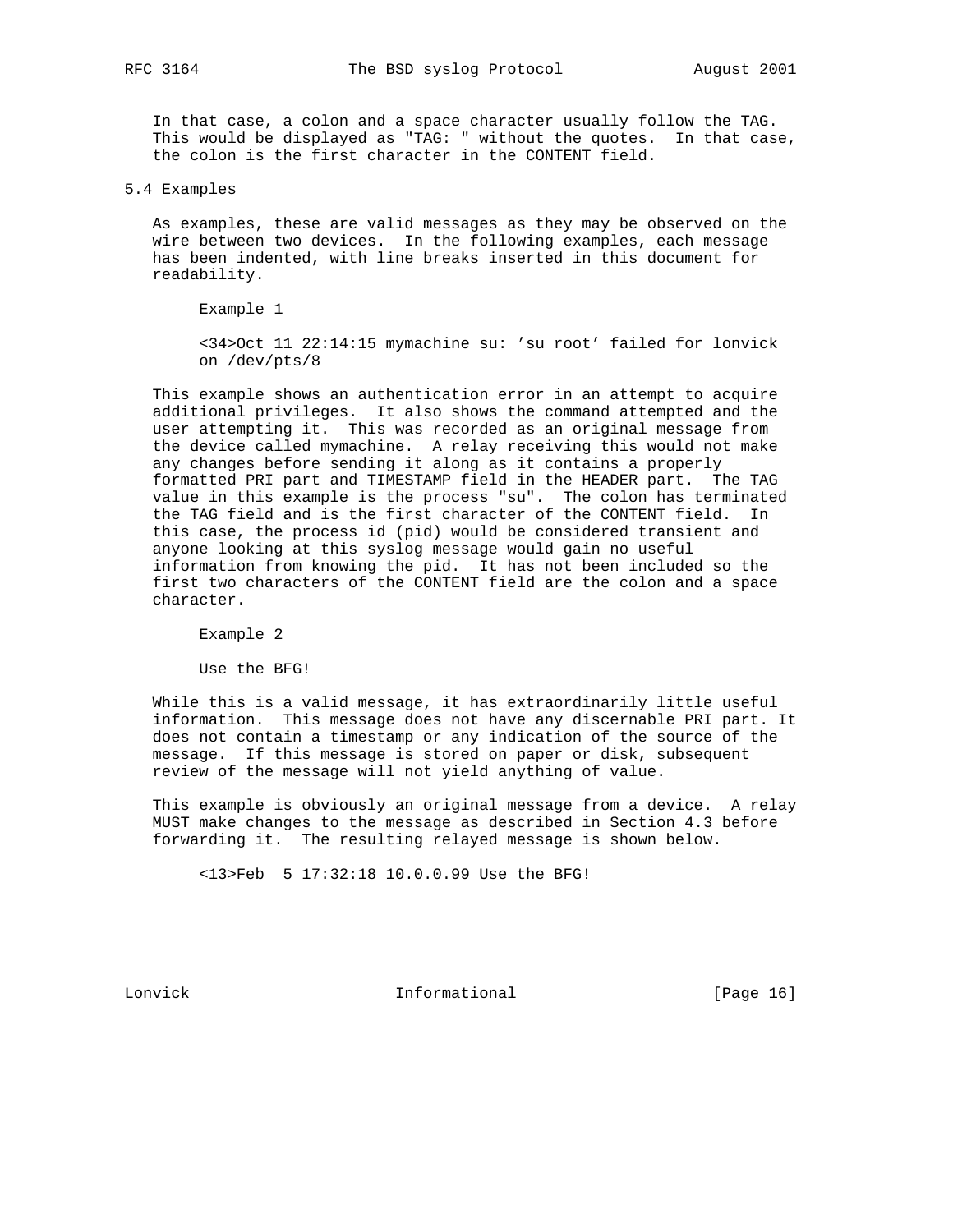In this relayed message, the entire message has been treated as the CONTENT portion of the MSG part. First, a valid PRI part has been added using the default priority value of 13. Next, a TIMESTAMP has been added along with a HOSTNAME in the HEADER part. Subsequent relays will not make any further changes to this message. It should be noted in this example that the day of the month is less than 10. Since single digits in the date (5 in this case) are preceded by a space in the TIMESTAMP format, there are two spaces following the month in the TIMESTAMP before the day of the month. Also, the relay appears to have no knowledge of the host name of the device sending the message so it has inserted the IPv4 address of the device into the HOSTNAME field.

Example 3

 <165>Aug 24 05:34:00 CST 1987 mymachine myproc[10]: %% It's time to make the do-nuts. %% Ingredients: Mix=OK, Jelly=OK # Devices: Mixer=OK, Jelly\_Injector=OK, Frier=OK # Transport: Conveyer1=OK, Conveyer2=OK # %%

 This message does have a valid PRI part with a Priority value indicating that it came from a locally defined facility (local4) with a severity of Notice. The HEADER part has a proper TIMESTAMP field in the message. A relay will not modify this message before sending it. However, the HOSTNAME and TAG fields are not consistent with the definitions in Section 4. The HOSTNAME field would be construed to be "CST" and the beginning of the MSG part would be "1987".

 It should be noted that the information contained in the CONTENT of this example is not telemetry data, nor is it supervisory control or data acquisition information. Due to the security concerns listed in Section 6 of this document, information of that nature should probably not be conveyed across this protocol.

Example 4

 <0>1990 Oct 22 10:52:01 TZ-6 scapegoat.dmz.example.org 10.1.2.3 sched[0]: That's All Folks!

 This example has a lot of extraneous information throughout. A human or sufficiently adaptable automated parser would be able to determine the date and time information as well as a fully qualified domain name (FQDN) [4] and IP address. The information about the nature of the event is, however, limited. Due to the indicated severity of the event, the process may not have been able to gather or send anything more informative. It may have been fortunate to have generated and sent this message at all.

Lonvick Informational [Page 17]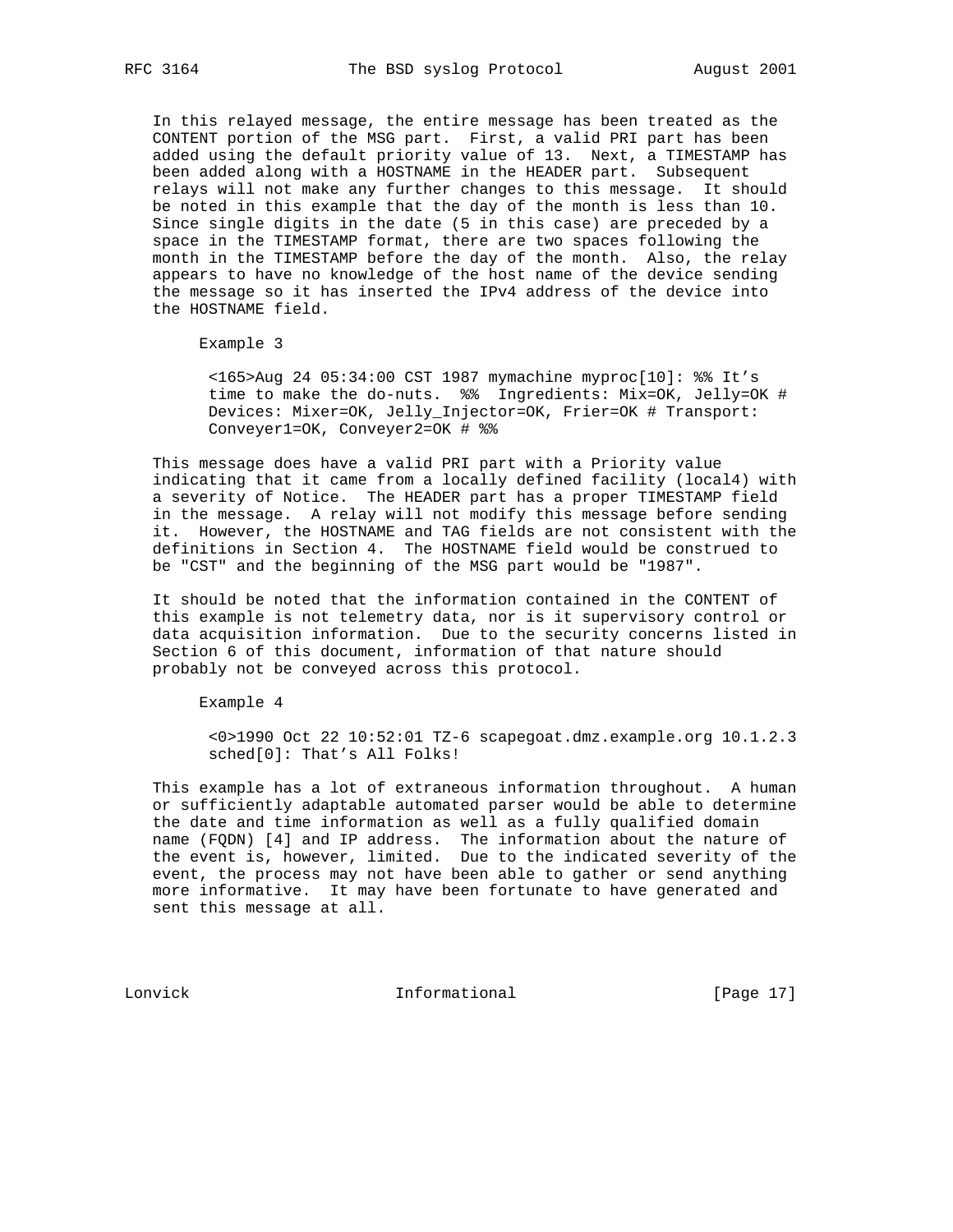This example is obviously an original message from a device. Since the first field in the HEADER part is not a TIMESTAMP in the format defined in Section 4.1.2, it MUST be modified by a relay. A relay will add a TIMESTAMP and SHOULD add a HOSTNAME as follows and will treat the entire received packet after the PRI part from the original packet as the CONTENT field of the new packet. The value used in the HOSTNAME field is only the hostname without the domain name as it is known by the relay. A TAG value will not be added to the relayed packet. While the inclusion of the domain name and IPv4 address in the original message is a noble endeavor, it is not consistent with the use of the field as described in Section 4.1.2.

 <0>Oct 22 10:52:12 scapegoat 1990 Oct 22 10:52:01 TZ-6 scapegoat.dmz.example.org 10.1.2.3 sched[0]: That's All Folks!

### 6. Security Considerations

 An odor may be considered to be a message that does not require any acknowledgement. People tend to avoid bad odors but are drawn to odors that they associate with good food. The acknowledgement of the receipt of the odor or scent is not required and indeed it may be the height of discretion to totally ignore some odors. On the other hand, it is usually considered good civility to acknowledge the prowess of the cook merely from the ambiance wafting from the kitchen. Similarly, various species have been found to utilize odors to attract mates. One species of moth uses this scent to find each other. However, it has been found that bolas spiders can mimic the odor of the female moths of this species. This scent will then attract male moths, which will follow it with the expectation of finding a mate. Instead, when they arrive at the source of the scent, they will be eaten [8]. This is a case of a false message being sent out with inimical intent.

 In its local use, the syslog process places event notification messages into files on that system. This relies upon the integrity of the system for the protection of the messages. The subsequent configuration of the syslog process to use the syslog protocol to transport the messages to a remote collector was an extension of the delivery of event notification messages and it exhibits the same trust of the network. There are several security consequences of the fundamental simplicity of syslog and there are some concerns about the applicability of this protocol in situations that require robust delivery. Along the lines of the analogy, computer event messages may be sent accidentally, erroneously and even maliciously. At the time of this writing, however, there have not been any reports of any networked device consuming any other device.

Lonvick Informational [Page 18]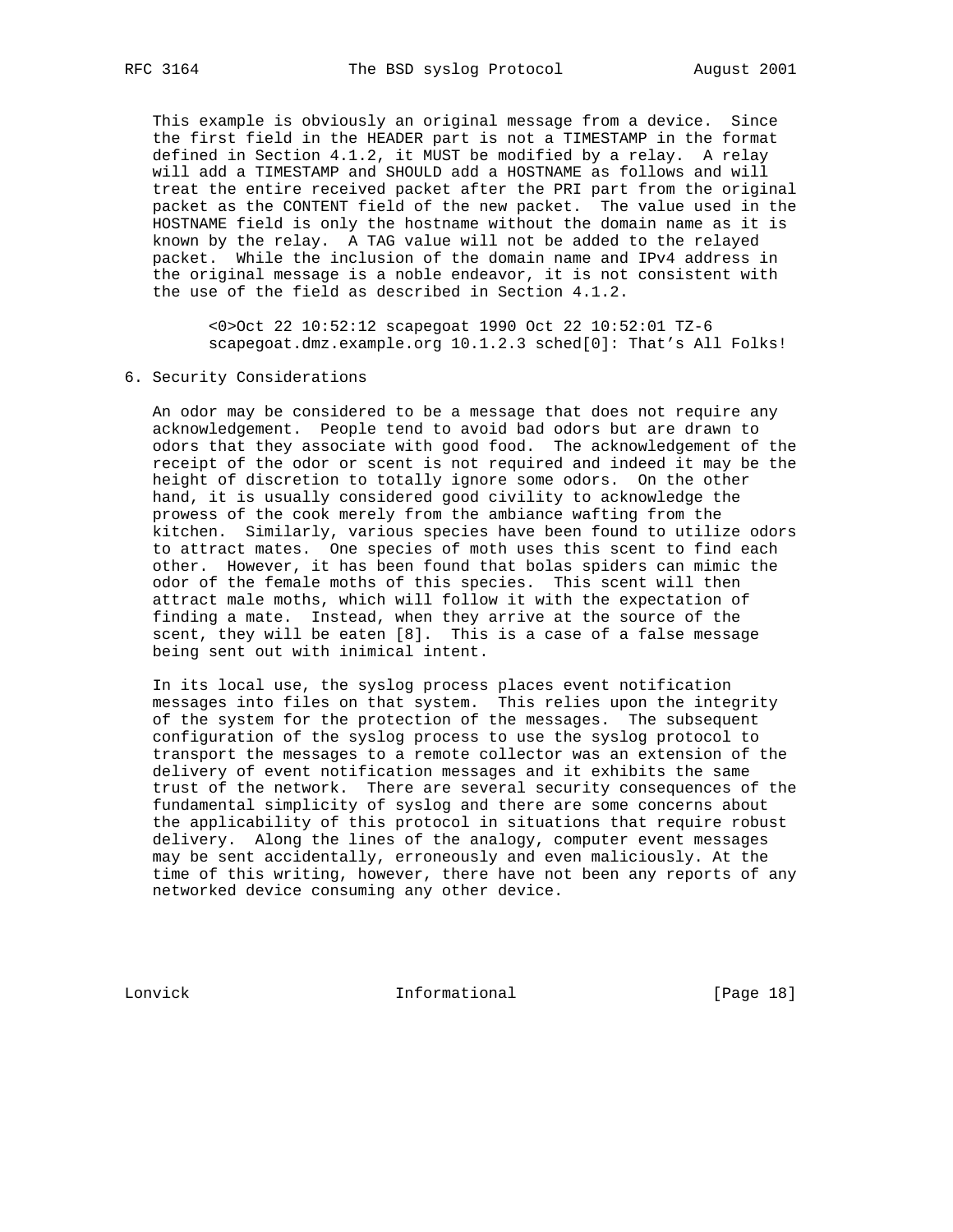#### 6.1 Packet Parameters

 As was described above, the message length MUST NOT exceed 1024 bytes. Attacks have seen where syslog messages are sent to a receiver that have message lengths greater than 1024 bytes. In some older versions of syslog, the receipt of syslog packets that had a message greater than 1024 bytes caused problems. syslog message receivers must not malfunction upon the receipt of packets where the message length is greater than 1024 bytes. Various behaviors have been seen on receivers that do receive messages greater than 1024 bytes. Some have been seen to log the entire contents of the message, while others have been seen to log only portions of the message. Still others have been known to discard the message altogether. Devices MUST NOT retransmit messages whose received length exceeds 1024 bytes.

 Similarly, the receiver must rigidly enforce the correctness of the message body. syslog collectors must not malfunction if received messages do not have the less-than and greater-than characters around a valid Priority value. They MUST treat these messages as the unformatted CONTENT as was described in Section 4.3.3 if they relay it.

 Also, received messages must contain printable text in the message as was described throughout Section 4. Devices must not malfunction if they receive a message containing characters other than the characters described above.

## 6.2 Message Authenticity

 The syslog delivery mechanism does not strongly associate the message with the message sender. The receiver of that packet will not be able to ascertain that the message was indeed sent from the reported sender, or if the packet was sent from another device. It should be noted here that the message receiver does not need to verify that the HOSTNAME in the HEADER part match the name of the IP address contained in the Source Address field of the IP packet.

## 6.2.1 Authentication Problems

 One possible consequence of this behavior is that a misconfigured machine may send syslog messages to a collector representing itself as another machine. The administrative staff may become confused that the status of the supposed sender of the messages may not be accurately reflected in the received messages. The administrators may not be able to readily discern that there are two or more machines representing themselves as the same machine.

Lonvick Informational [Page 19]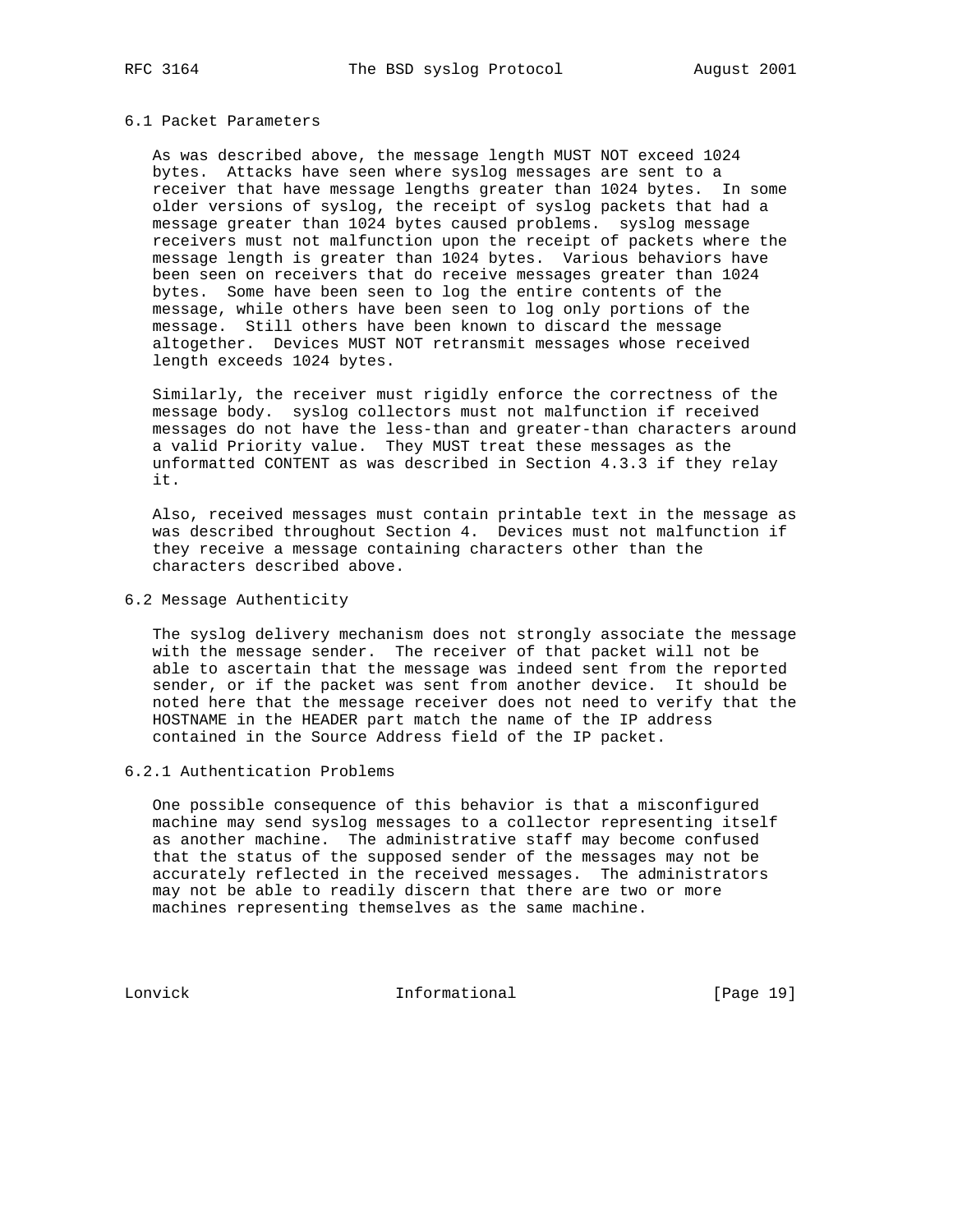It should also be noted that some cases of filling the HOSTNAME field in the HEADER part might only have local significance and that may only be ephemeral. If the device had obtained an IP address from a DHCP pool, then any association between an identifier and an actual source would not always hold true. The inclusion of a fully qualified domain name in the CONTENT may give the administrators the best chance of identifying the source of each message if it can always be associated with an IP address or if it can always be associated with a unique machine.

## 6.2.2 Message Forgery

 Malicious exploits of this behavior have also been noted. An attacker may transmit syslog messages (either from the machine from which the messages are purportedly sent or from any other machine) to a collector. In one case, an attacker may hide the true nature of an attack amidst many other messages. As an example, an attacker may start generating forged messages indicating a problem on some machine. This may get the attention of the system administrators who will spend their time investigating the alleged problem. During this time, the attacker may be able to compromise a different machine, or a different process on the same machine. Additionally, an attacker may generate false syslog messages to give untrue indications of status or of events. As an example, an attacker may stop a critical process on a machine, which may generate a notification of exit. The attacker may subsequently generate a forged notification that the process had been restarted. The system administrators may accept that misinformation and not verify that the process had indeed been restarted.

## 6.3 Sequenced Delivery

 As a general rule, the forensics of a network anomaly rely upon reconstructing the sequence of events. In a perfect world, the messages would be received on the syslog collector in the order of their generation from the other devices and anyone looking at these records would have an accurate picture of the sequence of events. Unfortunately, the syslog process and protocol do not ensure ordered delivery. This section details some of the problems that may be encountered from this.

6.3.1 Single Source to a Destination

 The syslog records are usually presented (placed in a file, displayed on the console, etc.) in the order in which they are received. This is not always in accordance with the sequence in which they were generated. As they are transported across an IP network, some out of order receipt should be expected. This may lead to some confusion as

Lonvick Informational [Page 20]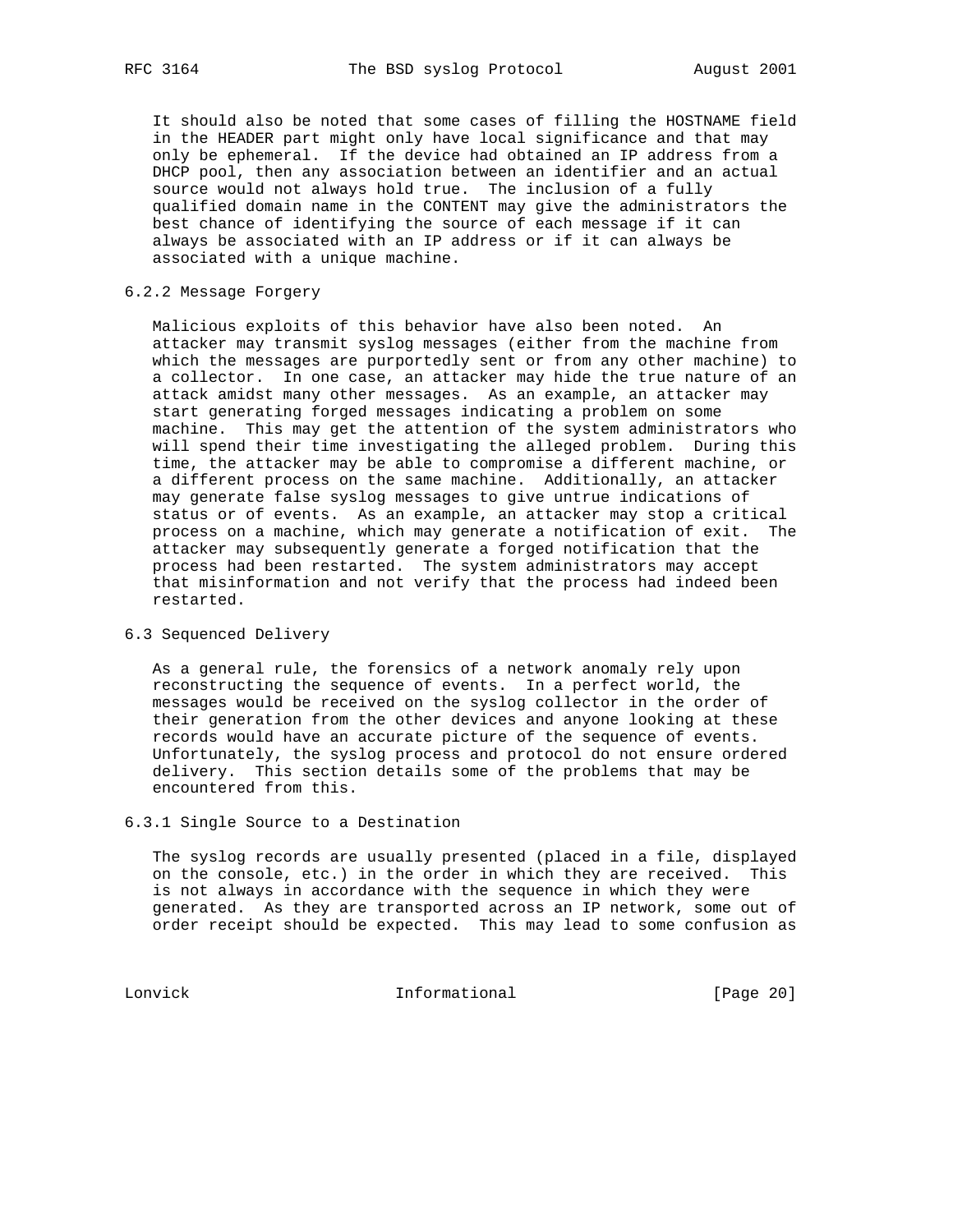messages may be received that would indicate that a process has stopped before it was started. This may be somewhat rectified if the originating process had timestamped or numbered each of the messages before transmission. In this, the sending device should utilize an authoritative time source. It should be remembered, however, that not all devices are capable of receiving time updates, and not all devices can timestamp their messages.

## 6.3.2 Multiple Sources to a Destination

 In syslog, there is no concept of unified event numbering. Single devices are free to include a sequence number within the CONTENT but that can hardly be coordinated between multiple devices. In such cases, multiple devices may report that each one is sending message number one. Again, this may be rectified somewhat if the sending devices utilize a timestamp from an authoritative source in their messages. As has been noted, however, even messages from a single device to a single collector may be received out of order. This situation is compounded when there are several devices configured to send their syslog messages to a single collector. Messages from one device may be delayed so the collector receives messages from another device first even though the messages from the first device were generated before the messages from the second. If there is no timestamp or coordinated sequence number, then the messages may be presented in the order in which they were received which may give an inaccurate view of the sequence of actual events.

### 6.3.3 Multiple Sources to Multiple Destinations

 The plethora of configuration options available to the network administrators may further skew the perception of the order of events. It is possible to configure a group of devices to send the status messages -or other informative messages- to one collector, while sending messages of relatively higher importance to another collector. Additionally, the messages may be sent to different files on the same collector. If the messages do not contain timestamps from the source, it may be difficult to order the messages if they are kept in different places. An administrator may not be able to determine if a record in one file occurred before or after a record in a different file. This may be somewhat alleviated by placing marking messages with a timestamp into all destination files. If these have coordinated timestamps, then there will be some indication of the time of receipt of the individual messages.

Lonvick Informational [Page 21]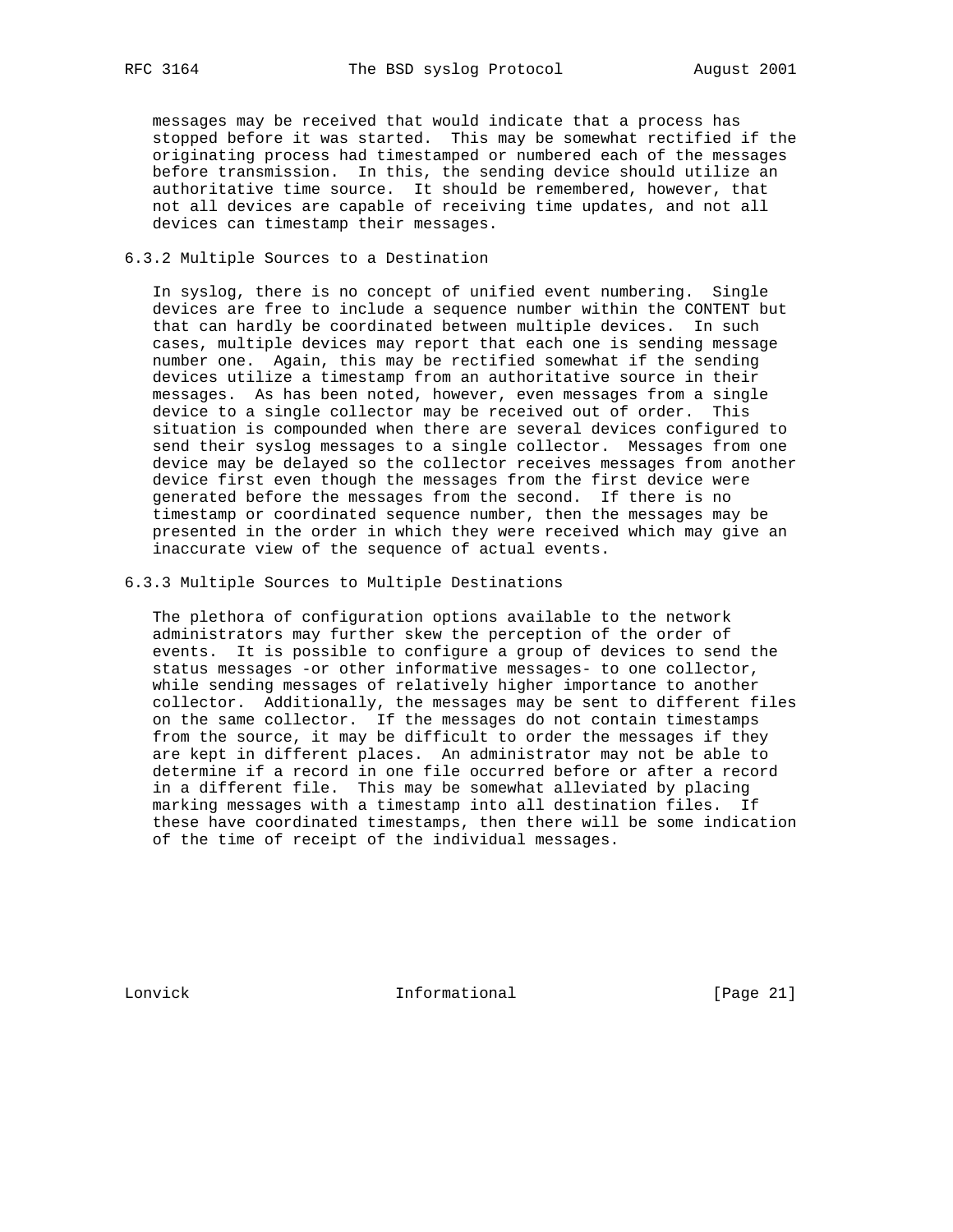## 6.3.4 Replaying

 Without any sequence indication or timestamp, messages may be recorded and replayed at a later time. An attacker may record a set of messages that indicate normal activity of a machine. At a later time, that attacker may remove that machine from the network and replay the syslog messages to the collector. Even with a TIMESTAMP field in the HEADER part, an attacker may record the packets and could simply modify them to reflect the current time before retransmitting them. The administrators may find nothing unusual in the received messages and their receipt would falsely indicate normal activity of the machine.

## 6.4 Reliable Delivery

 As there is no mechanism within either the syslog process or the protocol to ensure delivery, and since the underlying transport is UDP, some messages may be lost. They may either be dropped through network congestion, or they may be maliciously intercepted and discarded. The consequences of the drop of one or more syslog messages cannot be determined. If the messages are simple status updates, then their non-receipt may either not be noticed, or it may cause an annoyance for the system operators. On the other hand, if the messages are more critical, then the administrators may not become aware of a developing and potentially serious problem. Messages may also be intercepted and discarded by an attacker as a way to hide unauthorized activities.

## 6.5 Message Integrity

 Besides being discarded, syslog messages may be damaged in transit, or an attacker may maliciously modify them. In the case of a packet containing a syslog message being damaged, there are various mechanisms built into the link layer as well as into the IP [9] and UDP protocols which may detect the damage. An intermediary router may discard a damaged IP packet [10]. Damage to a UDP packet may be detected by the receiving UDP module, which may silently discard it. In any case, the original contents of the message will not be delivered to the collector. Additionally, if an attacker is positioned between the sender and collector of syslog messages, they may be able to intercept and modify those messages while in-transit to hide unauthorized activities.

#### 6.6 Message Observation

 While there are no strict guidelines pertaining to the event message format, most syslog messages are generated in human readable form with the assumption that capable administrators should be able to

Lonvick Informational [Page 22]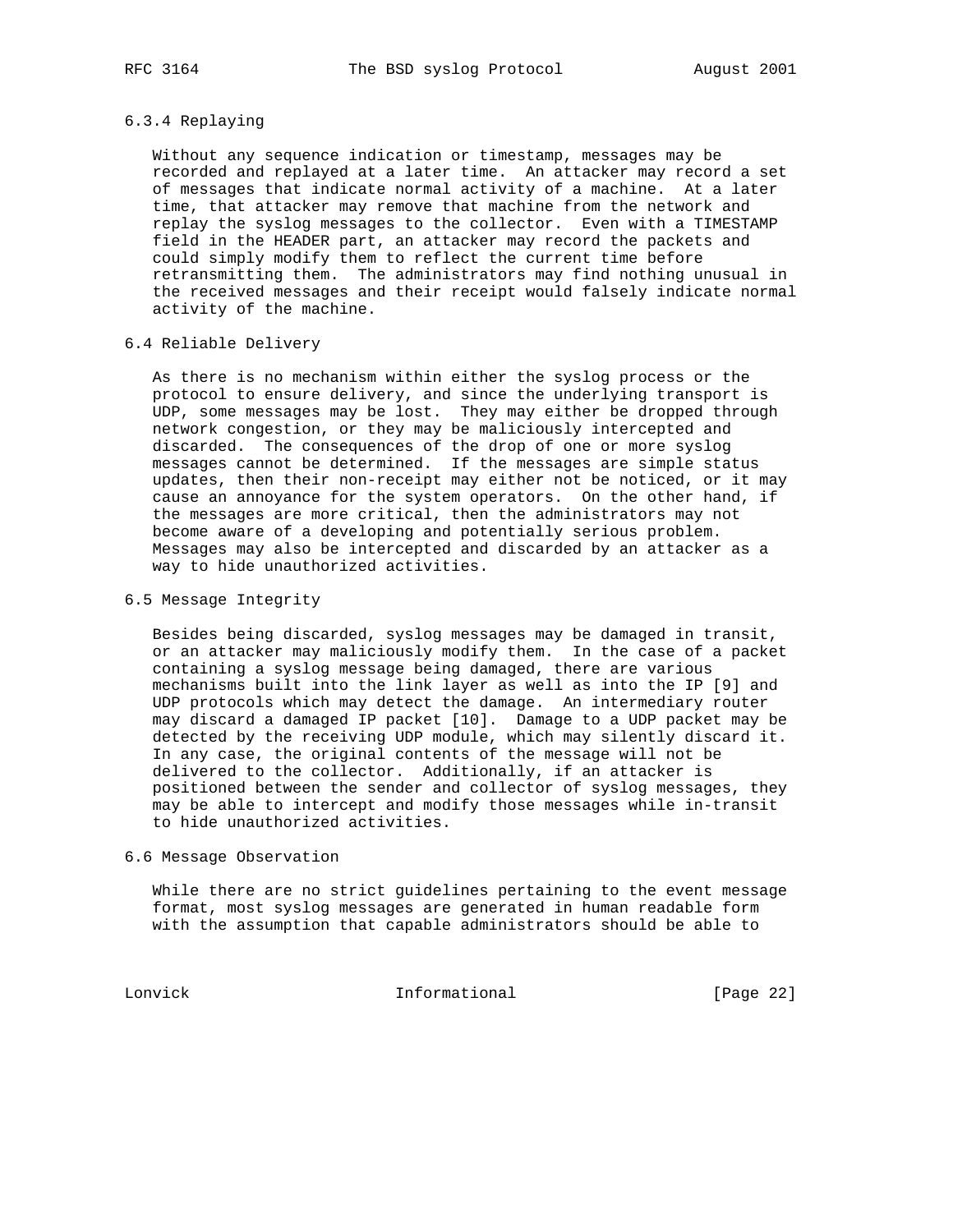read them and understand their meaning. Neither the syslog protocol nor the syslog application have mechanisms to provide confidentiality of the messages in transit. In most cases passing clear-text messages is a benefit to the operations staff if they are sniffing the packets off of the wire. The operations staff may be able to read the messages and associate them with other events seen from other packets crossing the wire to track down and correct problems. Unfortunately, an attacker may also be able to observe the human readable contents of syslog messages. The attacker may then use the knowledge gained from those messages to compromise a machine or do other damage.

## 6.7 Message Prioritization and Differentiation

 While the processes that create the messages may signify the importance of the events through the use of the message Priority value, there is no distinct association between this value and the importance of delivery of the packet. As an example of this, consider an application that generates two event messages. The first is a normal status message but the second could be an important message denoting a problem with the process. This second message would have an appropriately higher Severity value associated with the importance of that event. If the operators had configured that both of these messages be transported to a syslog collector then they would, in turn, be given to UDP for transmission. Under normal conditions, no distinction would be made between them and they would be transmitted in their order.

 Again, under normal circumstances, the receiver would accept syslog messages as they are received. If many devices are transmitting normal status messages, but one is transmitting an important event message, there is no inherent mechanism within the syslog protocol to prioritize the important message over the other messages.

 On a case-by-case basis, device operators may find some way to associate the different levels with the quality of service identifiers. As an example, the operators may elect to define some linkage between syslog messages that have a specific Priority value with a specific value to be used in the IPv4 Precedence field [9], the IPv6 Traffic Class octet [11], or the Differentiated Services field [12]. In the above example, the operators may have the ability to associate the status message with normal delivery while associating the message indicating a problem with a high reliability, low latency queue as it goes through the network. This would have the affect of prioritizing the essential messages before the normal status messages. Even with this hop-by-hop prioritization, this queuing mechanism could still lead to head of line blocking on the transmitting device as well as buffer starvation on the receiving

Lonvick Informational [Page 23]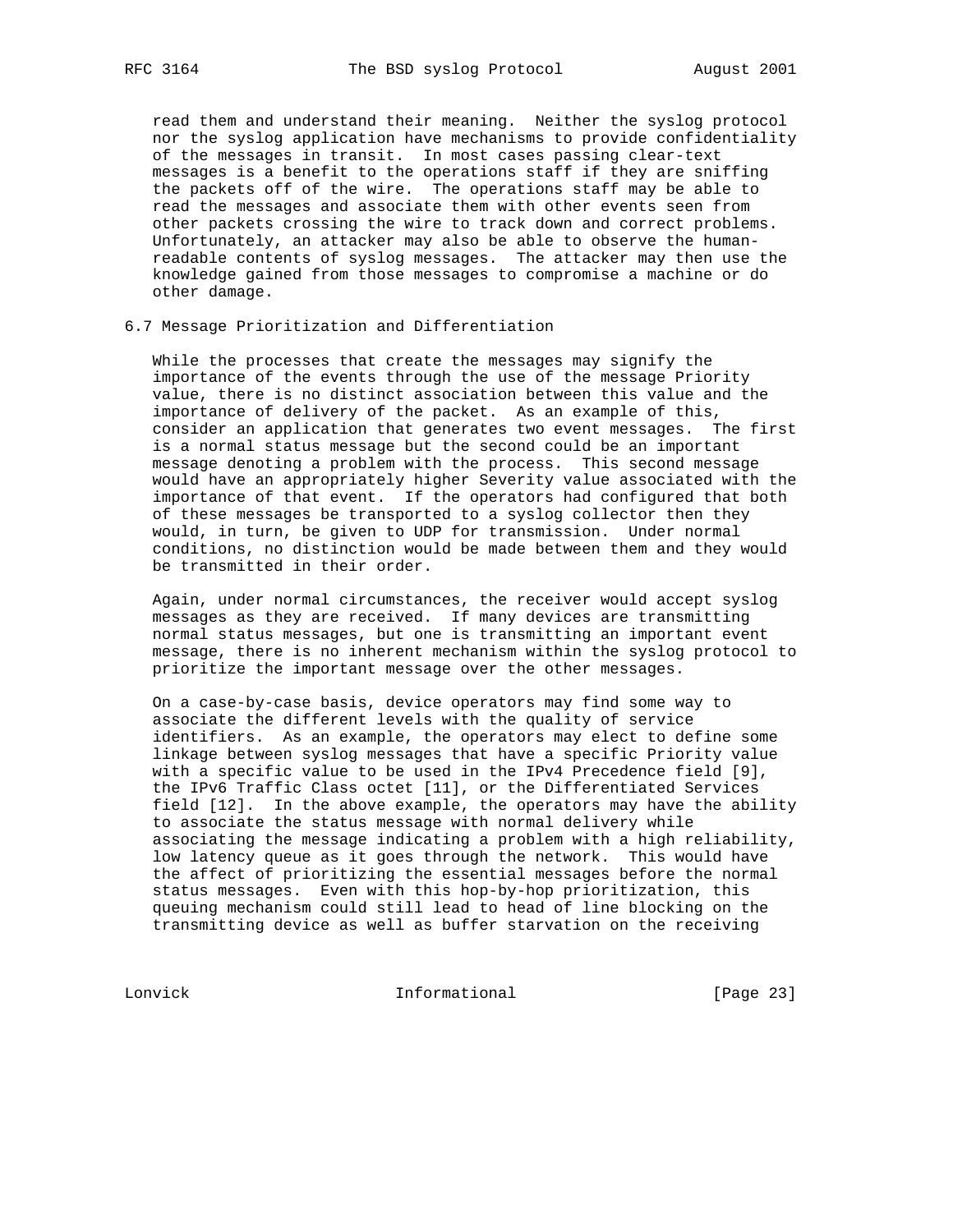device if there are many near-simultaneous messages being sent or received. This behavior is not unique to syslog but is endemic to all operations that transmit messages serially.

 There are security concerns for this behavior. Head of line blocking of the transmission of important event messages may relegate the conveyance of important messages behind less important messages. If the queue is cleared appropriately, this may only add seconds to the transmission of the important message. On the other hand, if the queue is not cleared, then important messages may not be transmitted. Also at the receiving side, if the syslog receiver is suffering from buffer starvation due to large numbers of messages being received near-simultaneously, important messages may be dropped indiscriminately along with other messages. While these are problems with the devices and their capacities, the protocol security concern is that there is no prioritization of the relatively more important messages over the less important messages.

## 6.8 Misconfiguration

 Since there is no control information distributed about any messages or configurations, it is wholly the responsibility of the network administrator to ensure that the messages are actually going to the intended recipient. Cases have been noted where devices were inadvertently configured to send syslog messages to the wrong receiver. In many cases, the inadvertent receiver may not be configured to receive syslog messages and it will probably discard them. In certain other cases, the receipt of syslog messages has been known to cause problems for the unintended recipient [13]. If messages are not going to the intended recipient, then they cannot be reviewed or processed.

## 6.9 Forwarding Loop

 As it is shown in Figure 1, machines may be configured to relay syslog messages to subsequent relays before reaching a collector. In one particular case, an administrator found that he had mistakenly configured two relays to forward messages with certain Priority values to each other. When either of these machines either received or generated that type of message, it would forward it to the other relay. That relay would, in turn, forward it back. This cycle did cause degradation to the intervening network as well as to the processing availability on the two devices. Network administrators must take care to not cause such a death spiral.

Lonvick Informational [Page 24]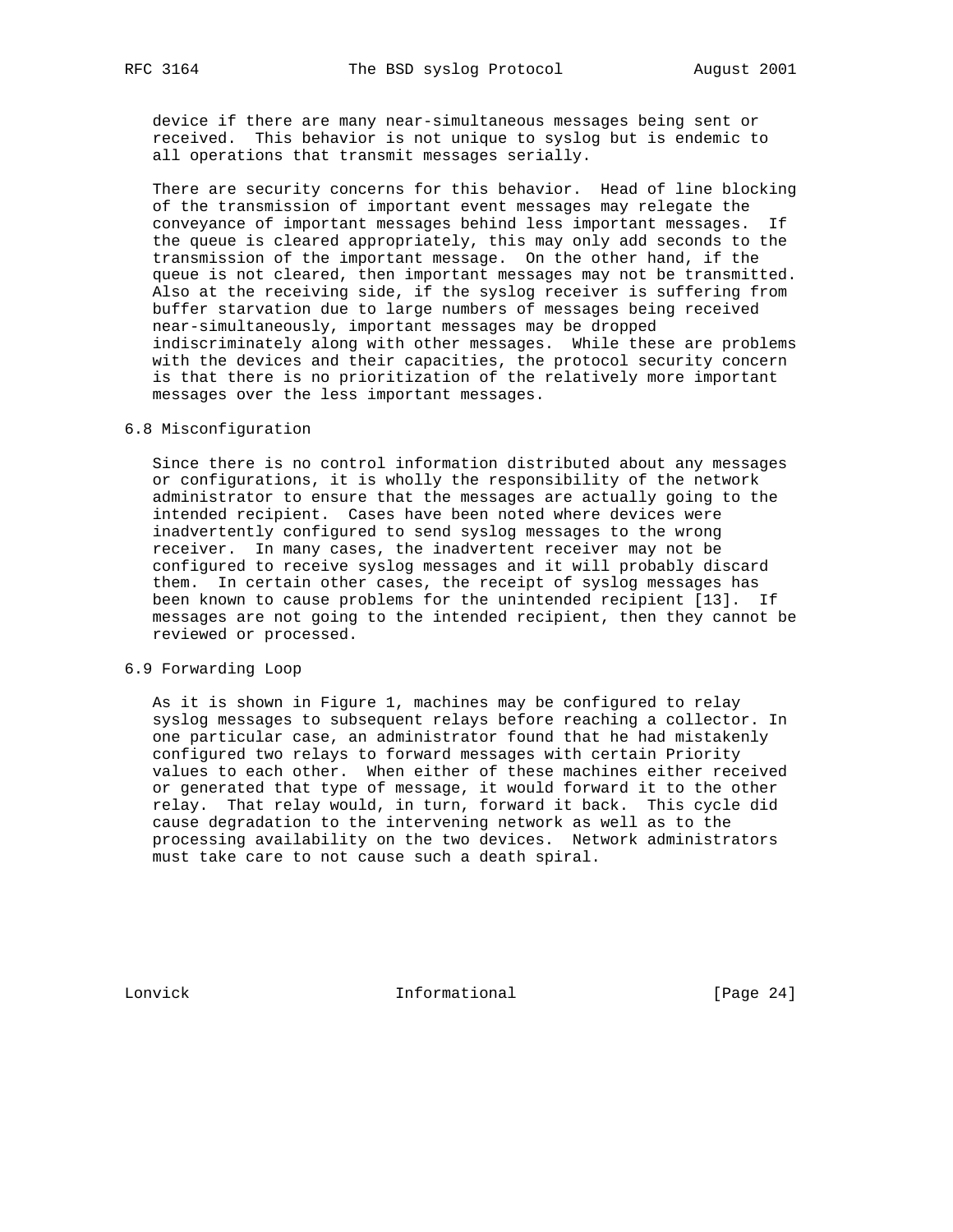#### 6.10 Load Considerations

 Network administrators must take the time to estimate the appropriate size of the syslog receivers. An attacker may perform a Denial of Service attack by filling the disk of the collector with false messages. Placing the records in a circular file may alleviate this but that has the consequence of not ensuring that an administrator will be able to review the records in the future. Along this line, a receiver or collector must have a network interface capable of receiving all messages sent to it.

 Administrators and network planners must also critically review the network paths between the devices, the relays, and the collectors. Generated syslog messages should not overwhelm any of the network links.

7. IANA Considerations

 The syslog protocol has been assigned UDP port 514. This port assignment will be maintained by IANA exclusively for this protocol.

 The syslog protocol provides for the definition of named attributes to indicate the Severity of each message and the Facility that generated the message as described in Section 4. The name space identifiers for these attributes are defined as numbers. The protocol does not define the specific assignment of the name space for these numbers; the application developer or system vendor is allowed to define the attribute, its semantics, and the associated numbers. This name space will not be controlled to prevent collisions as systems are expected to use the same attributes, semantics and associated numbers to describe events that are deemed similar even between heterogeneous devices.

8. Conclusion and Other Efforts

 The syslog protocol may be effectively used to transport event notification messages across a network. In all cases, it is important that the syslog message receiver embody the principle of "be liberal in what you accept". It is highly recommended that the network operators who choose to use this understand the characteristics of the protocol and its security implications.

 There have been attempts in the past to standardize the format of the syslog message. The most notable attempt culminated in a BOF at the Fortieth Internet Engineering Task Force meeting in 1997. This was the Universal Logging Protocol (ulp) BOF and the minutes of their meeting are on-line at the IETF Proceedings web site [14].

Lonvick Informational [Page 25]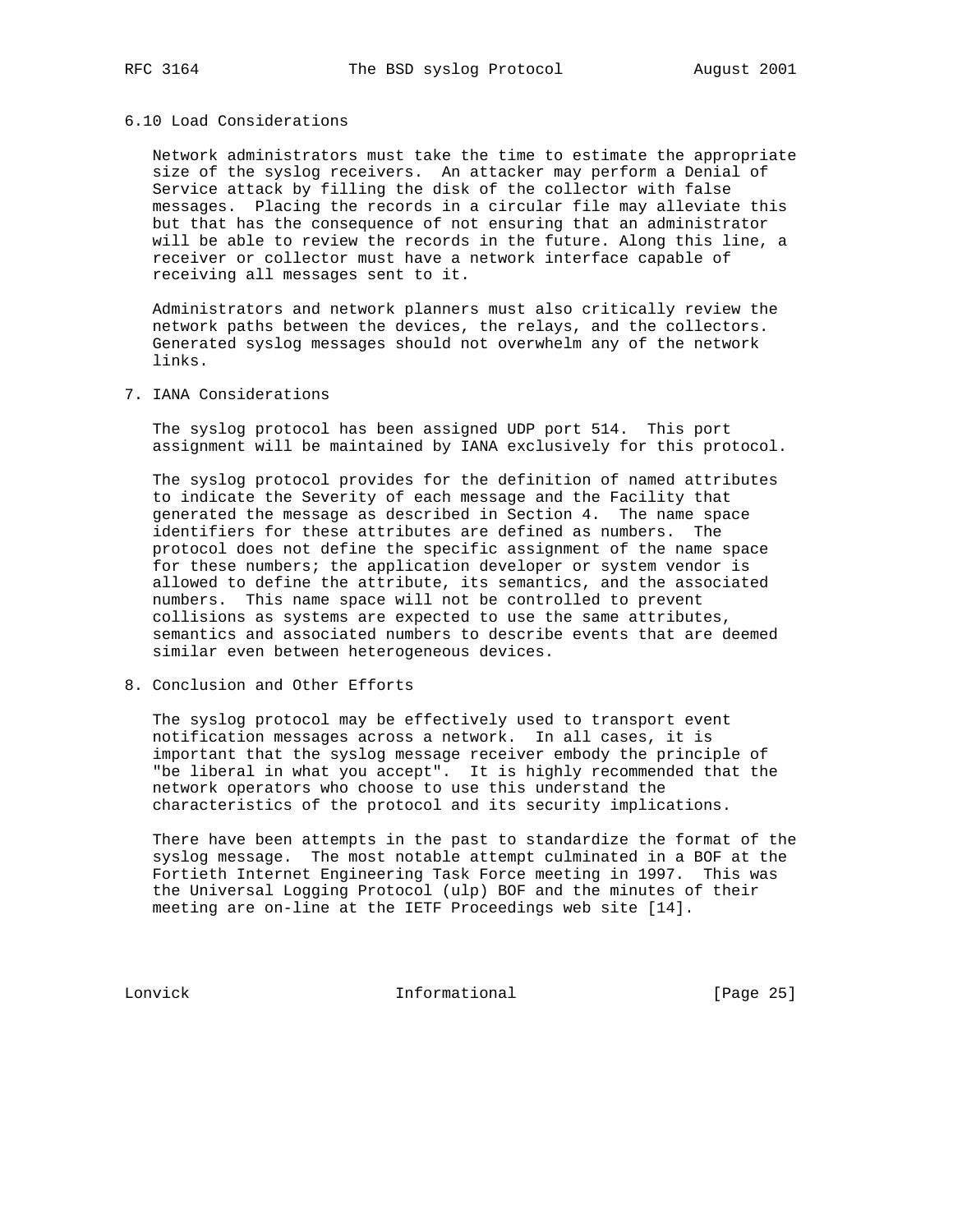Many good thoughts came from that effort and interested implementers may want to find some of the notes or papers produced from that effort.

 At the time of this writing, efforts are underway to allow the usage of international character sets in applications that have been traditionally thought of as being text-only. The HOSTNAME and TIMESTAMP fields described above are representative of this. Also, the entire CONTENT field has traditionally been printing characters and spaces in the code set known as US-ASCII. It is hoped that the proponents of these internationalization efforts will find a suitable way to allow the use of international character sets within syslog messages without being disruptive. It should also be hoped that implementers will allow for the future acceptance of additional code sets and that they may make appropriate plans. Again, it must be cautioned that the simplicity of the existing system has been a tremendous value to its acceptance. Anything that lessens that simplicity may diminish that value.

Acknowledgements

 The following people provided content feedback during the writing of this document:

 Jon Knight <J.P.Knight@lboro.ac.uk> Magosanyi Arpad <mag@bunuel.tii.matav.hu> Balazs Scheidler <br/>bazsi@balabit.hu> Jon Callas <jon@counterpane.com> Eliot Lear <lear@cisco.com> Petter Reinholdtsen <pere@hungry.com> Darren Reed <darrenr@reed.wattle.id.au> Alfonso De Gregorio <dira@speedcom.it> Eric Allman <eric@sendmail.com> Andrew Ross <andrew@kiwi-enterprises.com> George Maslyar <george.maslyar@primark.com> Albert Mietus <albert@ons-huis.net> Russ Allbery <rra@stanford.edu> Titus D. Winters <titus@cs.hmc.edu> Edwin P. Boon <Edwin.Boon@consul.com> Jeroen M. Mostert <Jeroen.Mostert@consul.com>

 Eric Allman is the original inventor and author of the syslog daemon and protocol. The author of this memo and the community at large would like to express their appreciation for this work and for the usefulness that it has provided over the years.

Lonvick Informational [Page 26]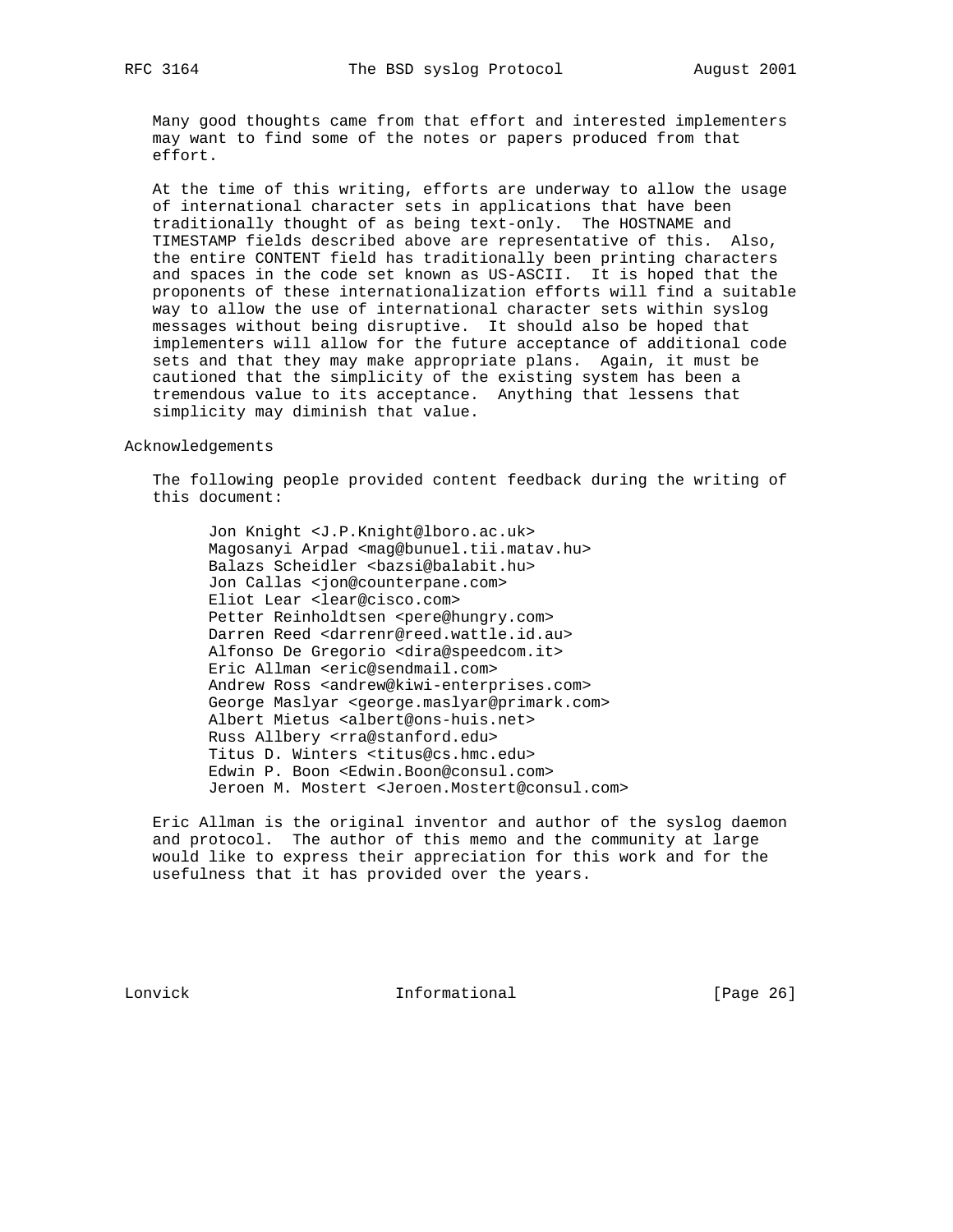A large amount of additional information about this de-facto standard operating system feature may usually be found in the syslog.conf file as well as in the man pages for syslog.conf, syslog, syslogd, and logger, of many Unix and Unix-like devices.

References

- 1 Postel, J., "User Datagram Protocol", STD 6, RFC 768, August 1980.
- 2 Crocker, D. and P. Overell, "Augmented BNF for Syntax Specifications: ABNF", RFC 2234, November 1997.
- 3 USA Standard Code for Information Interchange, USASI X3.4-1968
- 4 Mockapetris, P., "Domain Names Concepts and Facilities", STD 13, RFC 1034, November 1987.
- 5 Mockapetris, P., "Domain names Implementation and Specification", STD 13, RFC 1035, November 1987.
- 6 Hinden, R. and S. Deering, "IP Version 6 Addressing Architecture", RFC 2373, July 1998.
- 7 Data elements and interchange formats Information exchange Representation of dates and times, International Organization for Standardization, Reference number ISO 8601 : 1988 (E), 1988
- 8 Stowe, M., et al, "Chemical Mimicry: Bolas Spiders Emit Components of Moth Prey Species Sex Pheromones", Science, 1987
- 9 Postel, J., "Internet Protocol", STD 5, RFC 791, September 1981.
- 10 Baker, F., "Requirements for IP Version 4 Routers", RFC 1812, June 1995.
- 11 Deering, S. and R. Hinden, "Internet Protocol, Version 6 (IPv6) Specification", RFC 2460, December 1998.
- 12 Nichols, K., Blake, S., Baker, F. and D. Black, "Definition of the Differentiated Services Field (DS Field) in the IPv4 and IPv6 Headers", RFC 2474, December 1998.
- 13 Cisco Systems Product Security Incident Response Team (PSIRT), "Field Notice: Cisco IOS(r) Syslog Crash", January 11, 1999 http://www.cisco.com/warp/public/707/advisory.html

Lonvick Informational [Page 27]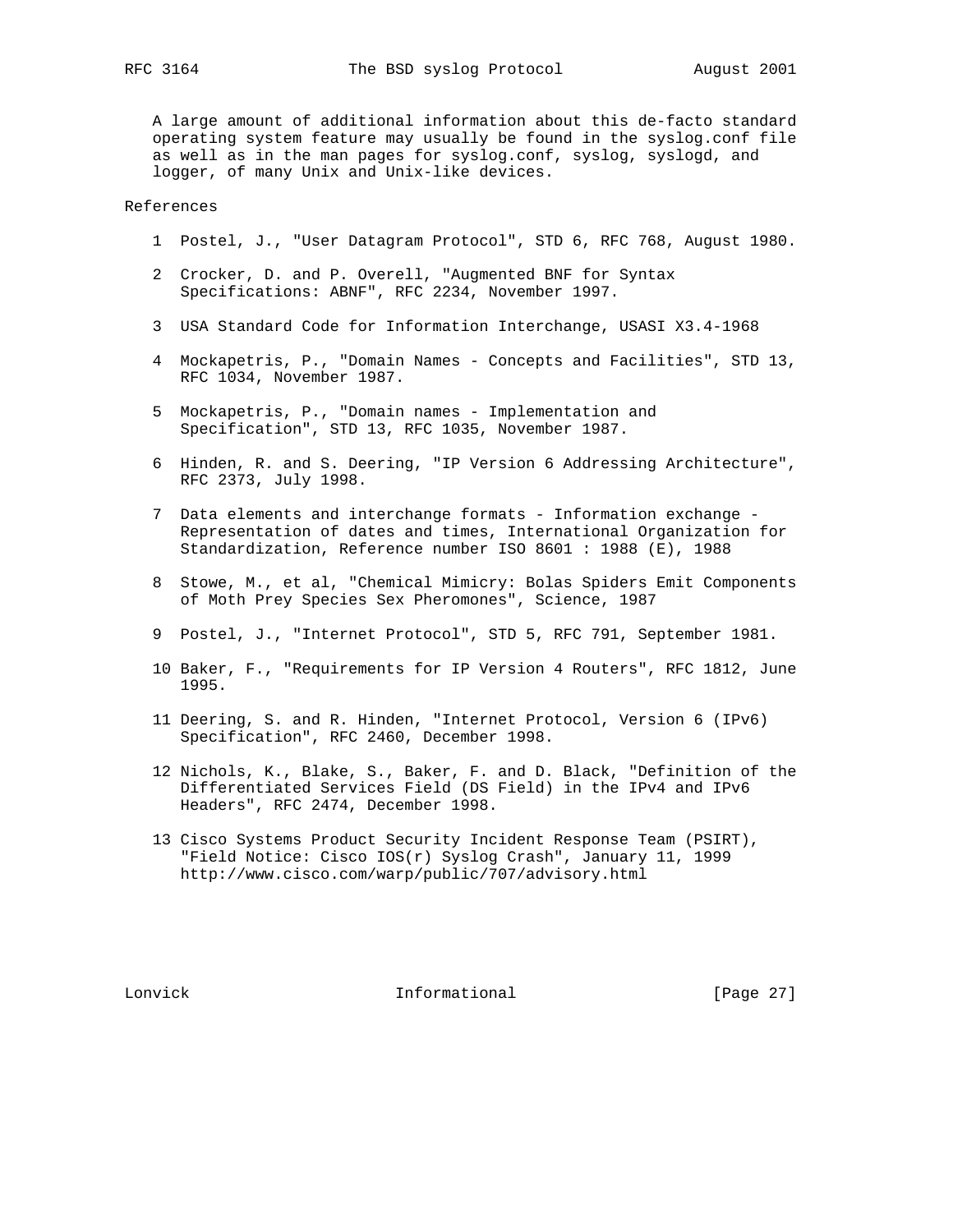14 Walker, D., IETF Secretariat, "Proceedings of the Fortieth Internet Engineering Task Force, Washington, DC, USA, December 8- 12, 1997 http://www.ietf.org/proceedings/97dec/index.html

Author's Address

 Chris Lonvick Cisco Systems 12515 Research Blvd. Austin, TX, USA

 Phone: +1.512.378.1182 EMail: clonvick@cisco.com

Lonvick 1nformational [Page 28]